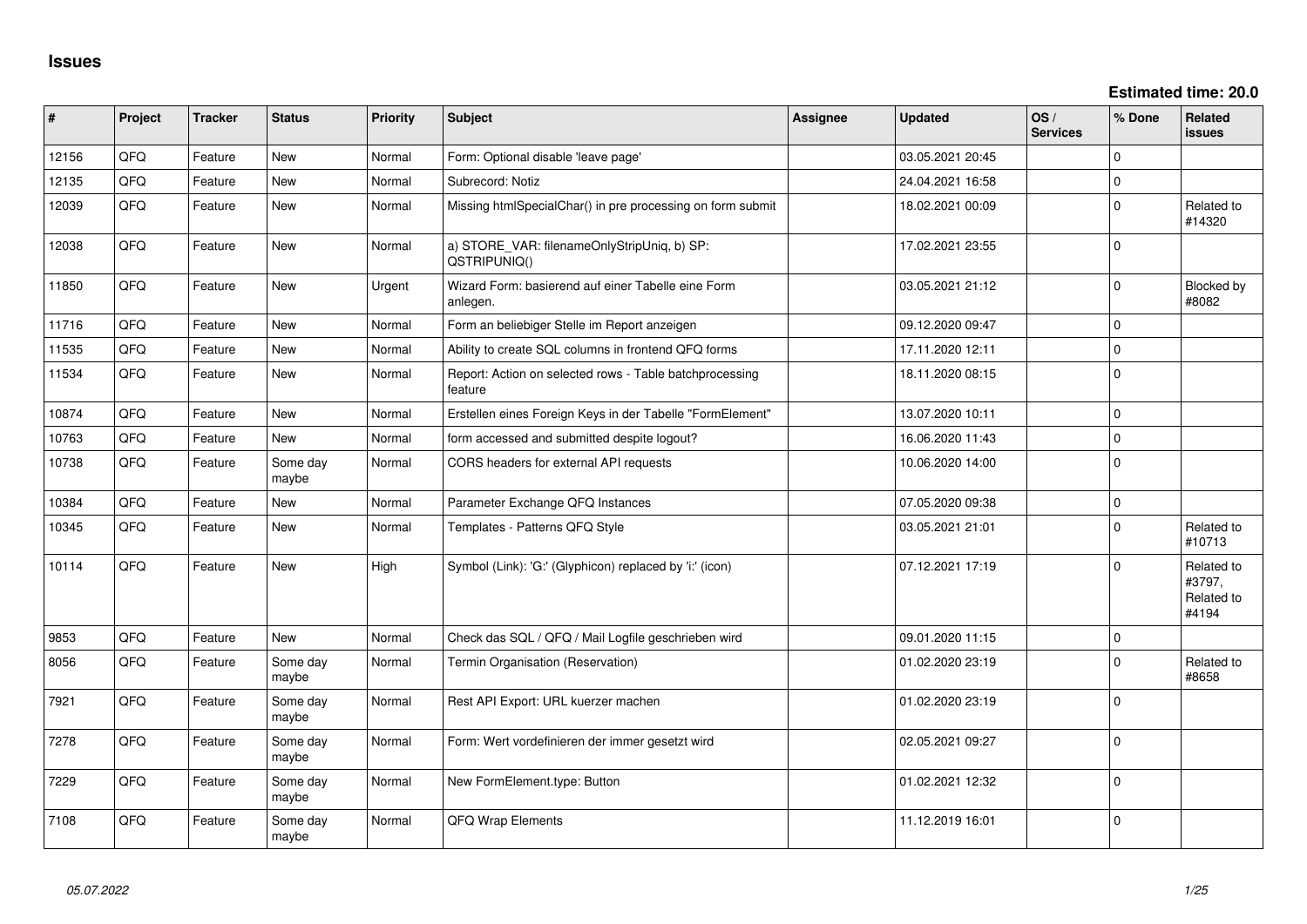| $\pmb{\#}$ | Project | <b>Tracker</b> | <b>Status</b>     | <b>Priority</b> | <b>Subject</b>                                                                    | Assignee | <b>Updated</b>   | OS/<br><b>Services</b> | % Done         | Related<br><b>issues</b> |
|------------|---------|----------------|-------------------|-----------------|-----------------------------------------------------------------------------------|----------|------------------|------------------------|----------------|--------------------------|
| 7106       | QFQ     | Feature        | Some day<br>maybe | Normal          | Beispiel Nummerierung von Rows in Report                                          |          | 11.12.2019 16:01 |                        | $\Omega$       |                          |
| 7105       | QFQ     | Feature        | Some day<br>maybe | Normal          | Beispiel wie man in einer zweiten Tabelle speichert.                              |          | 11.12.2019 16:01 |                        | $\mathbf 0$    |                          |
| 7104       | QFQ     | Feature        | Some day<br>maybe | Normal          | Manual: hint about escaping if '\r' appears in mail body                          |          | 11.12.2019 16:01 |                        | $\mathbf 0$    |                          |
| 7100       | QFQ     | Feature        | Some day<br>maybe | Normal          | Download: log access, max downloads, time limit                                   |          | 01.02.2020 23:19 |                        | $\Omega$       |                          |
| 6992       | QFQ     | Feature        | Some day<br>maybe | Normal          | DB exception: Syntax Highlight                                                    |          | 11.12.2019 16:01 |                        | $\mathbf 0$    | Related to<br>#5450      |
| 6704       | QFQ     | Feature        | Some day<br>maybe | Normal          | Upload Mode: Bilder in Notizen rechts sollen aktuellen<br>Upload repräsentieren.  |          | 01.02.2020 23:19 |                        | $\mathbf 0$    | Related to<br>#3264      |
| 6515       | QFQ     | Feature        | Some day<br>maybe | Normal          | Formular: Felder dynamisch ein/ausblenden                                         |          | 11.12.2019 16:02 |                        | $\pmb{0}$      |                          |
| 6299       | QFQ     | Feature        | Some day<br>maybe | Normal          | Attack detection: log table with invalid SIP access                               |          | 11.12.2019 16:02 |                        | $\Omega$       | Related to<br>#3947      |
| 6288       | QFQ     | Feature        | Some day<br>maybe | Normal          | Best Practice: Erklaeren wie man ein Formular ganz in<br>'weiss' erstellen kann   |          | 11.12.2019 16:02 |                        | $\mathbf 0$    |                          |
| 6084       | QFQ     | Feature        | Some day<br>maybe | Normal          | New escape type: 'D' - convert date                                               |          | 01.02.2020 23:19 |                        | $\mathbf 0$    |                          |
| 6083       | QFQ     | Feature        | Some day<br>maybe | Normal          | Dynamic Update: Value Check via SQL                                               |          | 11.12.2019 16:02 |                        | $\mathbf 0$    |                          |
| 5923       | QFQ     | Feature        | Some day<br>maybe | Normal          | fillStoreSystemBySqlLate                                                          |          | 01.02.2020 23:19 |                        | $\overline{0}$ |                          |
| 5895       | QFQ     | Feature        | Some day<br>maybe | Normal          | Tutorial: List of all QFQ Features                                                |          | 01.02.2020 23:19 |                        | 0              |                          |
| 5893       | QFQ     | Feature        | Some day<br>maybe | Normal          | Edit on double-click                                                              |          | 01.02.2020 23:19 |                        | $\pmb{0}$      | Related to<br>#5894      |
| 5892       | QFQ     | Feature        | Some day<br>maybe | Normal          | QFQ should use T3 API to manipulate FE GROUP<br>membership                        |          | 01.02.2020 23:20 |                        | $\mathbf 0$    |                          |
| 5851       | QFQ     | Feature        | Some day<br>maybe | Normal          | Queue System implementieren: MQTT, RabbitMQ                                       |          | 01.02.2020 23:20 |                        | $\Omega$       | Related to<br>#5715      |
| 5850       | QFQ     | Feature        | Some day<br>maybe | Normal          | Deployment: In QFQ Doc best practice fuer zeitgemaesses<br>Deployment beschreiben |          | 01.02.2020 23:20 |                        | $\mathbf 0$    |                          |
| 5805       | QFQ     | Feature        | Some day<br>maybe | Normal          | TypeAHead SQL value instead of key stored                                         |          | 01.02.2020 23:19 |                        | $\pmb{0}$      | Related to<br>#5444      |
| 5783       | QFQ     | Feature        | Some day<br>maybe | Normal          | <b>BPMN View/Edit</b>                                                             |          | 11.12.2019 16:02 |                        | $\mathbf 0$    |                          |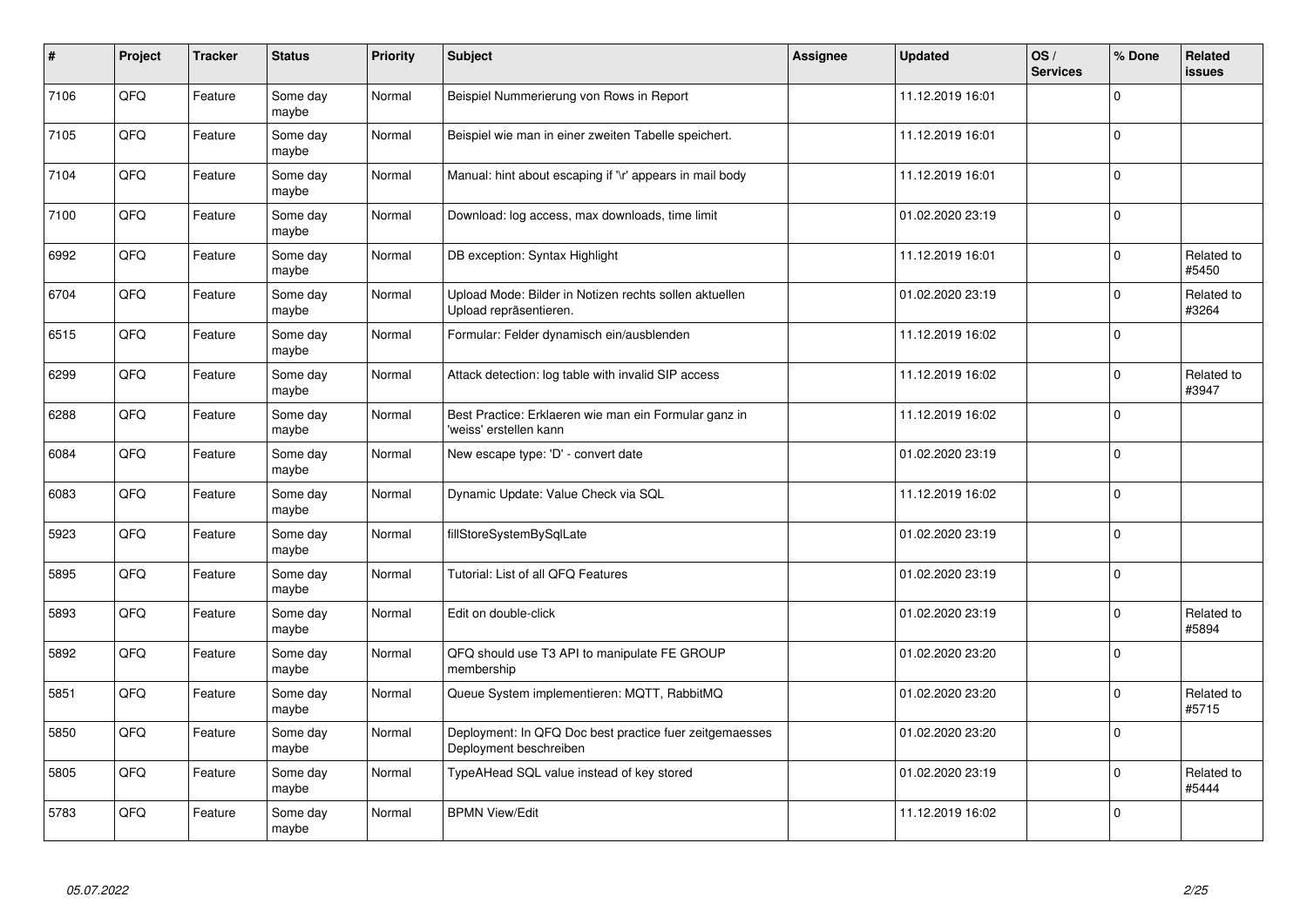| $\pmb{\sharp}$ | Project | <b>Tracker</b> | <b>Status</b>     | <b>Priority</b> | <b>Subject</b>                                                                                                                                                | Assignee | <b>Updated</b>   | OS/<br><b>Services</b> | % Done         | Related<br><b>issues</b> |
|----------------|---------|----------------|-------------------|-----------------|---------------------------------------------------------------------------------------------------------------------------------------------------------------|----------|------------------|------------------------|----------------|--------------------------|
| 5455           | QFQ     | Feature        | Some day<br>maybe | Normal          | Mail Redirects grld abhaengig                                                                                                                                 |          | 01.02.2020 23:20 |                        | $\Omega$       |                          |
| 5452           | QFQ     | Feature        | Some day<br>maybe | Normal          | Thumbnails from PDF: bad quality                                                                                                                              |          | 01.02.2020 23:20 |                        | $\mathbf 0$    |                          |
| 5342           | QFQ     | Feature        | Some day<br>maybe | Normal          | link - with HTML Attributes                                                                                                                                   |          | 01.02.2020 23:20 |                        | $\mathbf 0$    | Related to<br>#14077     |
| 5160           | QFQ     | Feature        | Some day<br>maybe | Normal          | QFQ collaborative / together.js, ShareJS, y-js, collaborative,                                                                                                |          | 11.12.2019 16:02 |                        | $\Omega$       |                          |
| 5129           | QFQ     | Feature        | Some day<br>maybe | Normal          | Reports: SQL fuer x Achse und y Achse                                                                                                                         |          | 11.12.2019 16:02 |                        | $\overline{0}$ |                          |
| 4974           | QFQ     | Feature        | Some day<br>maybe | Normal          | Long polling - inform all listening clients of changes                                                                                                        |          | 11.12.2019 16:02 |                        | $\mathbf 0$    |                          |
| 4816           | QFQ     | Feature        | Some day<br>maybe | Normal          | Templates for QFQ Reports (Tables, Radios, )                                                                                                                  |          | 01.02.2020 23:20 |                        | $\Omega$       |                          |
| 4719           | QFQ     | Feature        | Some day<br>maybe | Normal          | Custom Message in Client in case of 'Browser tab close,<br>modification will be lost'                                                                         |          | 01.02.2020 23:20 |                        | $\mathbf 0$    |                          |
| 4640           | QFQ     | Feature        | Some day<br>maybe | Normal          | Rename System Forms                                                                                                                                           |          | 01.02.2020 23:20 |                        | $\mathbf 0$    |                          |
| 4627           | QFQ     | Feature        | Some day<br>maybe | Normal          | dbupdate: all tables - check 'create', 'modified' if it is possible<br>to change to default 'CURRENT_TIMESTAMP' and modified<br>'ON UPDATE CURRENT_TIMESTAMP' |          | 01.02.2020 23:20 |                        | $\mathbf 0$    |                          |
| 4626           | QFQ     | Feature        | Some day<br>maybe | Normal          | Mobile View: 'classBody=qfq-form-right' makes no sense                                                                                                        |          | 01.02.2020 23:20 |                        | $\Omega$       |                          |
| 4551           | QFQ     | Feature        | Some day<br>maybe | Normal          | Set 'pills' via dynamicUpdate to show/hide/disabled                                                                                                           |          | 01.02.2020 23:20 |                        | $\mathbf 0$    | Related to<br>#3752      |
| 4536           | QFQ     | Feature        | Some day<br>maybe | Normal          | FE upload: problem with delete if mutliple uploads an<br>FE.name="                                                                                            |          | 01.02.2020 23:20 |                        | $\mathbf 0$    |                          |
| 4446           | QFQ     | Feature        | Some day<br>maybe | Normal          | New FE get same feldContainerId as last modifed FE                                                                                                            |          | 01.02.2020 23:20 |                        | $\Omega$       |                          |
| 4445           | QFQ     | Feature        | Some day<br>maybe | Normal          | template group: Option to simulate fieldset                                                                                                                   |          | 28.06.2021 14:11 |                        | 0              |                          |
| 4444           | QFQ     | Feature        | Some day<br>maybe | Normal          | FE.type=upload: detect mime type                                                                                                                              |          | 11.12.2019 16:02 |                        | $\Omega$       | Related to<br>#4303      |
| 4443           | QFQ     | Feature        | Some day<br>maybe | Normal          | Form: multiple secondary tables                                                                                                                               |          | 01.02.2020 23:20 |                        | $\Omega$       |                          |
| 4442           | QFQ     | Feature        | Some day<br>maybe | Normal          | Special Column Name: _link - new symbol G (Glyph) to<br>choose any available symbol                                                                           |          | 11.12.2019 16:02 |                        | $\Omega$       |                          |
| 4440           | QFQ     | Feature        | Some day<br>maybe | Normal          | Manual.rst: explain how to. expand PHP Session to 4h                                                                                                          |          | 11.12.2019 16:02 |                        | $\mathbf 0$    |                          |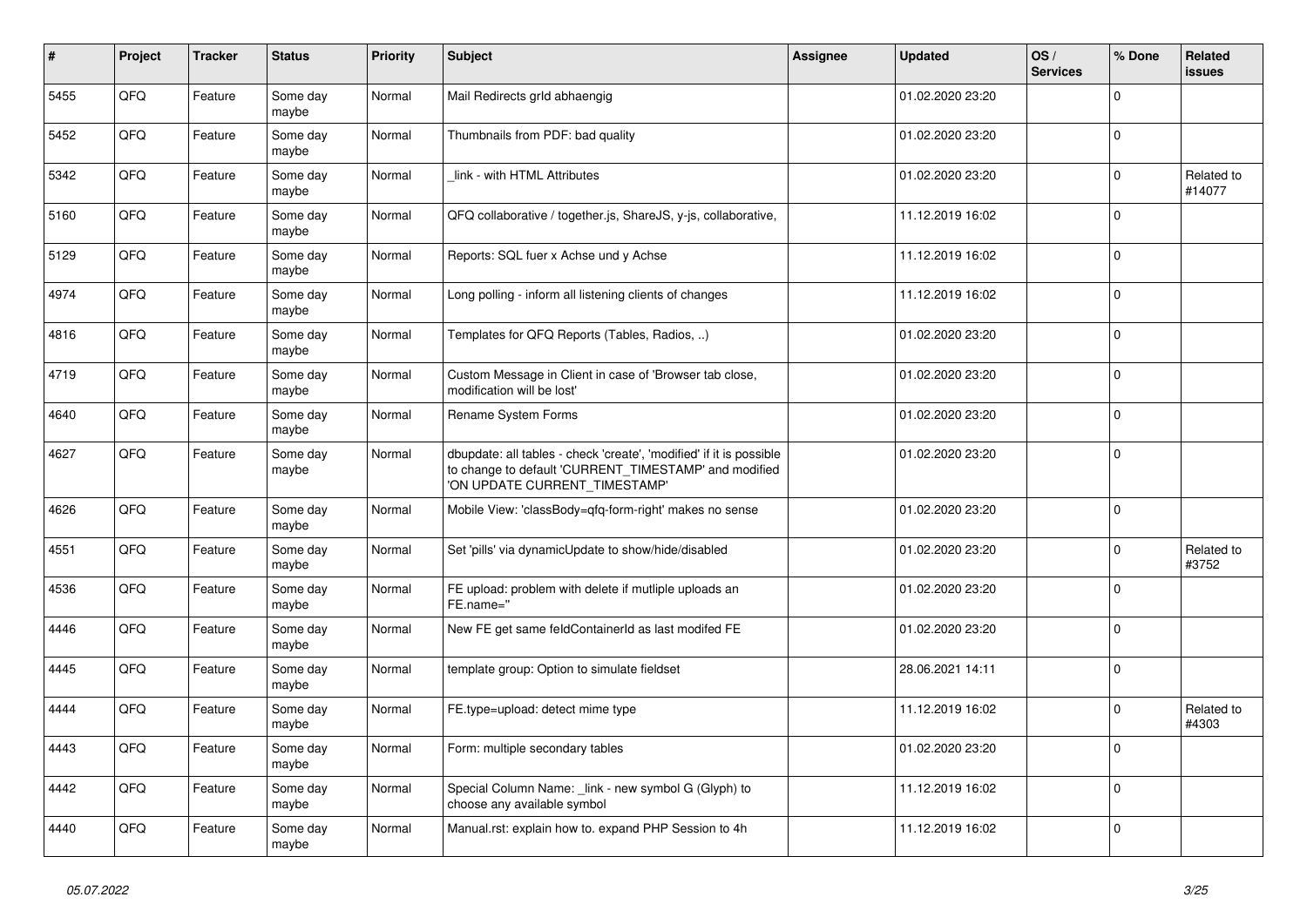| ∦    | Project | <b>Tracker</b> | <b>Status</b>     | <b>Priority</b> | <b>Subject</b>                                                                                                                                           | <b>Assignee</b> | <b>Updated</b>   | OS/<br><b>Services</b> | % Done              | Related<br><b>issues</b>                    |
|------|---------|----------------|-------------------|-----------------|----------------------------------------------------------------------------------------------------------------------------------------------------------|-----------------|------------------|------------------------|---------------------|---------------------------------------------|
| 4439 | QFQ     | Feature        | Some day<br>maybe | Normal          | Log: report all actions fired by an FE Element, incl. the<br>original directive (slaveld, sqlInsert, )                                                   |                 | 01.02.2020 23:20 |                        | $\mathbf 0$         | Related to<br>#4432,<br>Related to<br>#5458 |
| 4435 | QFQ     | Feature        | Some day<br>maybe | Normal          | Report: striptags - specify allowed tags                                                                                                                 |                 | 01.02.2020 23:20 |                        | $\mathbf 0$         |                                             |
| 4433 | QFQ     | Feature        | Some day<br>maybe | Normal          | Log when SIP will be destroyed by QFQ for any (security)<br>reason                                                                                       |                 | 01.02.2020 23:20 |                        | $\mathbf 0$         | Related to<br>#4432,<br>Related to<br>#5458 |
| 4194 | QFQ     | Feature        | In Progress       | Normal          | Bootstrap 4 ist jetzt offiziel                                                                                                                           |                 | 03.05.2021 20:47 |                        | $\mathbf 0$         | Related to<br>#10114                        |
| 4027 | QFQ     | Feature        | Some day<br>maybe | Normal          | Missing: orange 'check' / 'bullet'                                                                                                                       |                 | 11.12.2019 16:03 |                        | $\mathbf 0$         |                                             |
| 3880 | QFQ     | Feature        | Some day<br>maybe | Normal          | Form 'Form': anlegen einer Tabelle                                                                                                                       |                 | 14.01.2021 10:12 |                        | $\mathbf 0$         |                                             |
| 3879 | QFQ     | Feature        | Some day<br>maybe | Normal          | Form 'FormElement': Beim Feld 'name' rechts in der Notiz<br>einen Link einblenden - a) aktuelle Definition anzeigen, b)<br>Spalte in der Tabelle anlegen |                 | 11.12.2019 16:03 |                        | $\mathbf 0$         |                                             |
| 3878 | QFQ     | Feature        | Some day<br>maybe | Normal          | Form 'FormElement': Spalte 'name' typeAhead mit<br>Spaltennamen der Primarytable.                                                                        |                 | 11.12.2019 16:03 |                        | $\mathbf 0$         |                                             |
| 3646 | QFQ     | Feature        | Some day<br>maybe | Normal          | Moeglichkeit HTML Tags in Reports auszugeben (zu<br>enkodieren: htmlspecialchars)                                                                        |                 | 11.12.2019 16:02 |                        | $\mathbf 0$         | Related to<br>#14320                        |
| 3617 | QFQ     | Feature        | Some day<br>maybe | Normal          | Load javascripts at bottom                                                                                                                               |                 | 11.12.2019 16:02 |                        | $\mathbf 0$         |                                             |
| 3567 | QFQ     | Feature        | Some day<br>maybe | Low             | 'Save', 'Close', 'New' als FormElement                                                                                                                   |                 | 11.12.2019 16:02 |                        | $\mathbf 0$         |                                             |
| 3495 | QFQ     | Feature        | Some day<br>maybe | Normal          | Predifined Parameter werden nicht in '+' (add new record)<br>SIP gerendert.                                                                              |                 | 11.12.2019 16:02 |                        | $\mathbf 0$         |                                             |
| 2950 | QFQ     | Feature        | Some day<br>maybe | Normal          | Inhalt QFQ Records als File                                                                                                                              |                 | 11.12.2019 16:03 |                        | $\mathbf 0$         |                                             |
| 1623 | QFQ     | Feature        | Some day<br>maybe | Normal          | RealURL                                                                                                                                                  |                 | 11.12.2019 16:03 |                        | 30                  |                                             |
| 1510 | QFQ     | Feature        | Some day<br>maybe | Normal          | jquery von google laden, falls das nicht geht lokal                                                                                                      |                 | 11.12.2019 16:03 |                        | $\mathbf 0$         |                                             |
| 1253 | QFQ     | Feature        | Some day<br>maybe | Normal          | QF: Colorpicker                                                                                                                                          |                 | 11.12.2019 16:03 |                        | $\mathbf 0$         |                                             |
| 1251 | QFQ     | Feature        | Some day<br>maybe | Normal          | QF: Combo                                                                                                                                                |                 | 11.12.2019 16:03 |                        | $\mathsf{O}\xspace$ |                                             |
| 1234 | QFG     | Feature        | Some day<br>maybe | Normal          | QF: Record numbering: Im Grid soll in Spalte 1 optional die<br>laufende Nummer der Records angezeigt werden.                                             |                 | 01.02.2020 23:20 |                        | $\mathbf 0$         |                                             |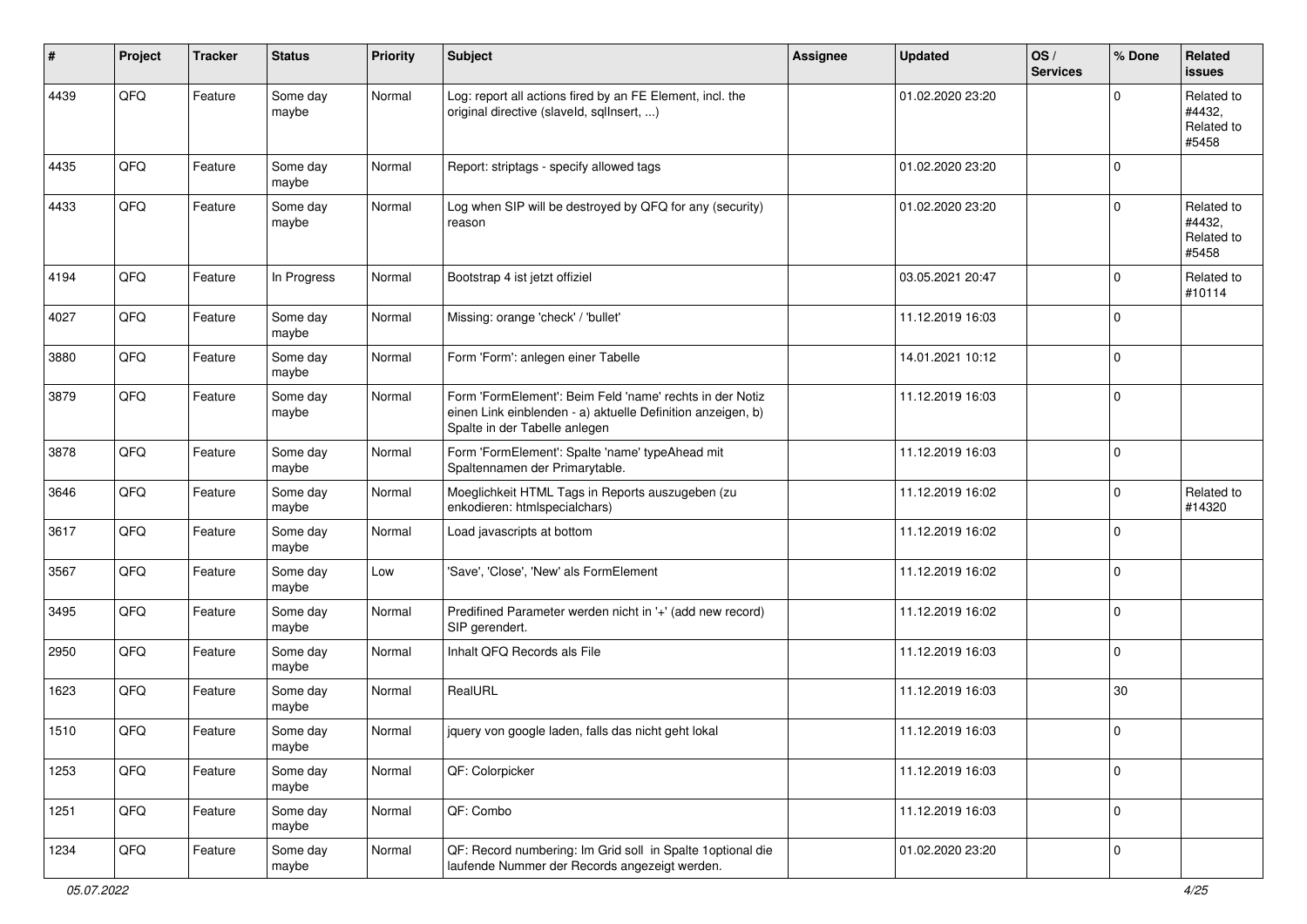| #     | Project | <b>Tracker</b> | <b>Status</b>     | <b>Priority</b> | <b>Subject</b>                                                                            | Assignee | <b>Updated</b>   | OS/<br><b>Services</b> | % Done       | Related<br><b>issues</b> |
|-------|---------|----------------|-------------------|-----------------|-------------------------------------------------------------------------------------------|----------|------------------|------------------------|--------------|--------------------------|
| 955   | QFQ     | Feature        | Some day<br>maybe | Normal          | QF: Notizen vor/nach dem Form                                                             |          | 01.02.2020 23:20 |                        | $\Omega$     |                          |
| 880   | QFQ     | Feature        | Some day<br>maybe | Urgent          | Security: PHP, SQL Injection, XSS                                                         |          | 03.05.2021 21:14 |                        | $\mathbf 0$  | Related to<br>#14320     |
| 11715 | QFQ     | <b>Bug</b>     | <b>New</b>        | Normal          | acceptZeroAsRequired and requiredOffButMark do not<br>coincide                            |          | 08.12.2020 12:13 |                        | $\Omega$     |                          |
| 11522 | QFQ     | Bug            | <b>New</b>        | Normal          | Aus/Einblenden von Reitern                                                                |          | 13.11.2020 14:58 |                        | $\mathbf 0$  |                          |
| 11195 | QFQ     | Bug            | New               | Low             | Dynamic Update: Note not updated if new text is empty<br>(v20.4)                          |          | 25.09.2020 11:14 |                        | $\Omega$     |                          |
| 10890 | QFQ     | <b>Bug</b>     | New               | Normal          | AutoCron hangs                                                                            |          | 20.07.2020 13:56 |                        | $\mathbf 0$  |                          |
| 10766 | QFQ     | <b>Bug</b>     | New               | High            | Radiobutton / parameter.buttonClass=btn-default: dynamic<br>update                        |          | 03.05.2021 21:12 |                        | $\mathbf 0$  | Related to<br>#11237     |
| 10759 | QFQ     | Bug            | <b>New</b>        | Normal          | emptyMeansNull - Feld falsch aktualisiert                                                 |          | 12.11.2020 23:45 |                        | $\mathbf 0$  |                          |
| 10324 | QFQ     | Bug            | <b>New</b>        | Normal          | Excel Export mit Template funktioniert nur, wenn Template<br>vor uid kommt                |          | 30.03.2020 11:20 |                        | $\Omega$     | Related to<br>#10257     |
| 9855  | QFQ     | Bug            | <b>New</b>        | Normal          | <b>Required Check</b>                                                                     |          | 01.02.2020 15:56 |                        | $\mathbf 0$  |                          |
| 9126  | QFQ     | <b>Bug</b>     | Some day<br>maybe | Normal          | hidden Form elements are present in page source                                           |          | 02.01.2021 18:41 |                        | $\mathbf 0$  |                          |
| 9024  | QFQ     | <b>Bug</b>     | Some day<br>maybe | Normal          | QFQ Einarbeitung                                                                          |          | 01.02.2020 15:56 |                        | $\mathbf 0$  |                          |
| 9020  | QFQ     | <b>Bug</b>     | Some day<br>maybe | Normal          | radio mit buttonClass und dynamicUpdate lassen sich nicht<br>kombinieren                  |          | 11.12.2019 16:01 |                        | $\Omega$     |                          |
| 7402  | QFQ     | Bug            | Some day<br>maybe | Normal          | thumbnail cache: outdated picture when permission denied<br>and permission resolved.      |          | 01.02.2020 23:20 |                        | $\mathbf{0}$ |                          |
| 7281  | QFQ     | <b>Bug</b>     | Some day<br>maybe | Normal          | Subrecords: on large screen separator line too short                                      |          | 01.02.2020 23:19 |                        | $\mathbf 0$  |                          |
| 7101  | QFQ     | <b>Bug</b>     | Some day<br>maybe | Normal          | 'form' in SIP and 'report' - breaks                                                       |          | 01.02.2020 23:20 |                        | $\Omega$     |                          |
| 5877  | QFQ     | <b>Bug</b>     | Some day<br>maybe | Normal          | FE.type=note:bsColumn strange behaviour                                                   |          | 01.02.2020 23:19 |                        | $\Omega$     |                          |
| 4546  | QFQ     | Bug            | Some day<br>maybe | Normal          | NH: SIP storage is destroyed                                                              |          | 01.02.2020 23:20 |                        | $\mathbf 0$  |                          |
| 4441  | QFQ     | <b>Bug</b>     | Some day<br>maybe | Normal          | \$ SERVER Vars sollten nur aus dem Store genommen<br>werden - Code entsprechend anpassen. |          | 11.12.2019 16:02 |                        | $\Omega$     |                          |
| 4138  | QFQ     | <b>Bug</b>     | Some day<br>maybe | Normal          | style fehlt                                                                               |          | 11.12.2019 16:03 |                        | $\mathbf 0$  |                          |
| 4122  | QFQ     | Bug            | Some day<br>maybe | Normal          | file: Render Mode hat keinen Effekt                                                       |          | 11.12.2019 16:03 |                        | $\Omega$     |                          |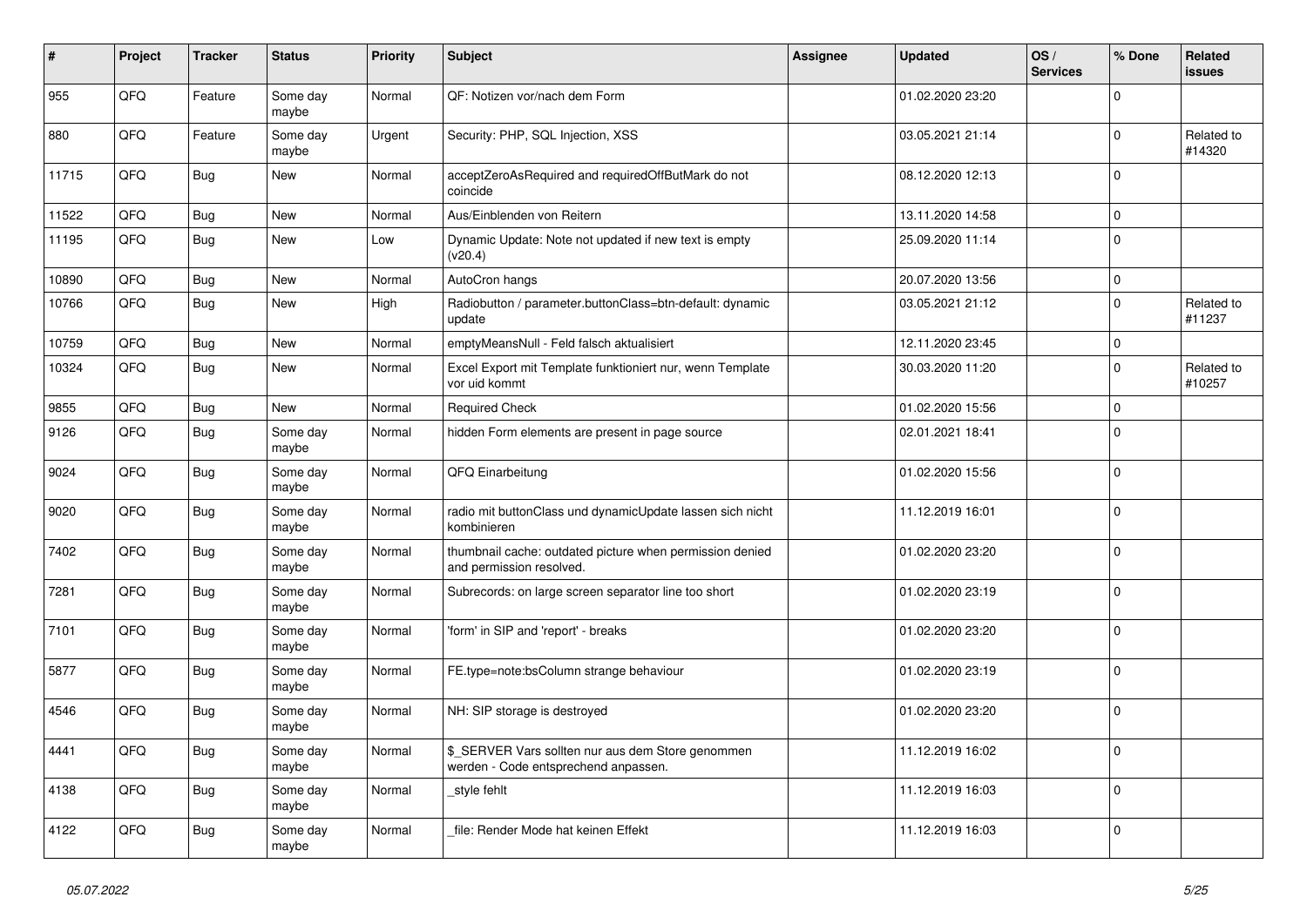| ∦     | Project | <b>Tracker</b> | <b>Status</b>     | <b>Priority</b> | <b>Subject</b>                                                        | <b>Assignee</b> | <b>Updated</b>   | OS/<br><b>Services</b> | % Done      | Related<br>issues                                                      |
|-------|---------|----------------|-------------------|-----------------|-----------------------------------------------------------------------|-----------------|------------------|------------------------|-------------|------------------------------------------------------------------------|
| 14185 | QFQ     | Feature        | <b>New</b>        | Normal          | External/Autocron.php - better suitable directory                     | Support: System | 28.05.2022 11:03 |                        | $\Omega$    |                                                                        |
| 12556 | QFQ     | Feature        | New               | Normal          | Pills Title: colored = static or dynamic on allrequiredgiven          | Benjamin Baer   | 19.03.2022 17:49 |                        | 0           |                                                                        |
| 12490 | QFQ     | Feature        | New               | Normal          | Loading Plugins in QFQ - see what tinymce does. (lazy<br>loading)     | Benjamin Baer   | 08.06.2022 10:37 |                        | $\Omega$    | Related to<br>#12611,<br>Related to<br>#10013,<br>Related to<br>#7732  |
| 12476 | QFQ     | Feature        | New               | Normal          | clearMe: a) should trigger 'dirty', b) sticky on textarea resize      | Benjamin Baer   | 04.01.2022 08:40 |                        | $\Omega$    | Related to<br>#9528                                                    |
| 10003 | QFQ     | Feature        | Priorize          | Normal          | fieldset: stronger visualize group                                    | Benjamin Baer   | 12.02.2020 08:13 |                        | 0           |                                                                        |
| 9548  | QFQ     | Feature        | Feedback          | High            | FormElement: Pattern mismatch - optional report only on<br>focus lost | Benjamin Baer   | 03.05.2021 21:14 |                        | 0           |                                                                        |
| 9135  | QFQ     | Feature        | Priorize          | Normal          | Progress Bar generic / replace old hourglass download<br>popup        | Benjamin Baer   | 03.01.2022 07:43 |                        | $\mathbf 0$ |                                                                        |
| 9130  | QFQ     | Feature        | Some day<br>maybe | Normal          | tablesorter: Automatic Row numbering / Zeilenummer                    | Benjamin Baer   | 01.02.2020 23:22 |                        | 0           |                                                                        |
| 8522  | QFQ     | Feature        | Some day<br>maybe | Normal          | build QFQ - npm warnings                                              | Benjamin Baer   | 01.02.2020 23:19 |                        | 50          |                                                                        |
| 7965  | QFQ     | Feature        | Priorize          | Normal          | Input type 'text' with visual format - currency                       | Benjamin Baer   | 03.01.2022 07:45 |                        | 0           |                                                                        |
| 7732  | QFQ     | Feature        | Some day<br>maybe | Normal          | Javascript: Lazy Loading der add on libs                              | Benjamin Baer   | 08.06.2022 10:38 |                        | $\Omega$    | Related to<br>#12611,<br>Related to<br>#12490,<br>Related to<br>#10013 |
| 7730  | QFQ     | Feature        | Priorize          | Normal          | SELECT Box: title in between                                          | Benjamin Baer   | 01.02.2020 23:22 |                        | $\Omega$    |                                                                        |
| 7602  | QFQ     | Feature        | ToDo              | High            | Multi Select: with checkboxes                                         | Benjamin Baer   | 22.03.2022 09:07 |                        | 0           |                                                                        |
| 6972  | QFQ     | Feature        | Some day<br>maybe | Normal          | Fabric Clipboard / cross browser tab                                  | Benjamin Baer   | 01.02.2020 23:21 |                        | $\Omega$    |                                                                        |
| 6970  | QFQ     | Feature        | Some day<br>maybe | Normal          | tablesorter: default fuer 'sortReset' aendern von 'Ctrl' zu 'Alt'     | Benjamin Baer   | 01.02.2020 23:21 |                        | 0           |                                                                        |
| 6870  | QFQ     | Feature        | Priorize          | Normal          | Click on '_link' triggers an API call                                 | Benjamin Baer   | 03.01.2022 08:25 |                        | 0           |                                                                        |
| 6801  | QFQ     | Feature        | Priorize          | Normal          | Fabric: Maximize / FullIscreen                                        | Benjamin Baer   | 21.03.2022 09:56 |                        | 0           |                                                                        |
| 6224  | QFQ     | Feature        | Priorize          | Normal          | Dynamic update: fade in/out fields                                    | Benjamin Baer   | 21.03.2022 09:50 |                        | 0           |                                                                        |
| 5562  | QFQ     | Feature        | Priorize          | Normal          | Drag'n'Drop fuer Uploads                                              | Benjamin Baer   | 21.03.2022 09:52 |                        | 0           | Related to<br>#9706                                                    |
| 5389  | QFQ     | Feature        | Some day<br>maybe | Normal          | QFQ Design: Multline label / note                                     | Benjamin Baer   | 01.02.2020 23:19 |                        | 0           |                                                                        |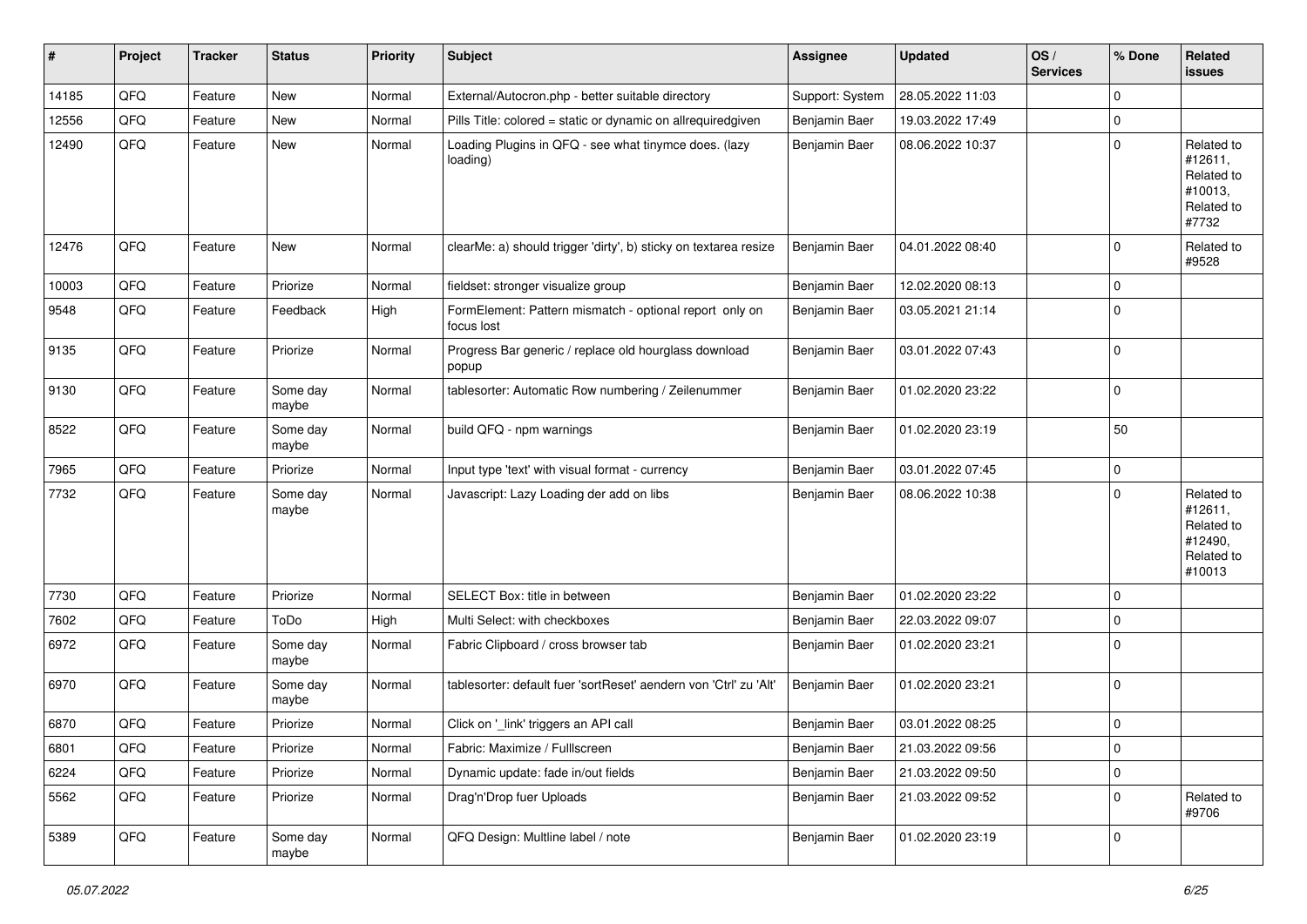| #     | Project    | <b>Tracker</b> | <b>Status</b>     | <b>Priority</b> | <b>Subject</b>                                                                                                                                           | Assignee      | <b>Updated</b>   | OS/<br><b>Services</b> | % Done       | Related<br><b>issues</b> |
|-------|------------|----------------|-------------------|-----------------|----------------------------------------------------------------------------------------------------------------------------------------------------------|---------------|------------------|------------------------|--------------|--------------------------|
| 5366  | QFQ        | Feature        | Priorize          | Normal          | Saving with keyboard shortcuts                                                                                                                           | Benjamin Baer | 21.03.2022 09:47 |                        | $\Omega$     |                          |
| 5024  | QFQ        | Feature        | Some day<br>maybe | Normal          | Fabric: Generate PDF with edits                                                                                                                          | Benjamin Baer | 01.02.2020 23:20 |                        | $\mathbf{0}$ | Related to<br>#10704     |
| 4420  | QFQ        | Feature        | Some day<br>maybe | Normal          | Client: Local Storage - store the changes of a form, local in<br>the browser.                                                                            | Benjamin Baer | 11.12.2019 16:02 |                        | $\Omega$     |                          |
| 3692  | QFQ        | Feature        | Some day<br>maybe | Normal          | QFQ Webseite                                                                                                                                             | Benjamin Baer | 11.12.2019 16:02 |                        | $\Omega$     | Related to<br>#5033      |
| 3415  | QFQ        | Feature        | Some day<br>maybe | Normal          | FE Login Box Templatefile                                                                                                                                | Benjamin Baer | 11.12.2019 16:02 |                        | $\Omega$     |                          |
| 13647 | QFQ        | Bug            | <b>New</b>        | Normal          | Autofocus funktioniert nicht auf Chrome                                                                                                                  | Benjamin Baer | 19.03.2022 17:44 |                        | $\Omega$     |                          |
| 13528 | QFQ        | Bug            | New               | Normal          | qfq.io > releases: es wird kein neues Release angelegt                                                                                                   | Benjamin Baer | 19.03.2022 17:46 |                        | $\Omega$     |                          |
| 11237 | QFQ        | Bug            | New               | High            | Radiobutton / parameter.buttonClass= btn-default - kein dirty<br>Trigger                                                                                 | Benjamin Baer | 03.05.2021 21:12 |                        | $\Omega$     | Related to<br>#10766     |
| 11057 | QFQ        | Bug            | <b>New</b>        | High            | Checkboxes ohne span.checkmark im Report werden<br>ausgeblendet                                                                                          | Benjamin Baer | 03.05.2021 21:12 |                        | $\Omega$     | Related to<br>#11039     |
| 9898  | QFQ        | <b>Bug</b>     | Feedback          | Normal          | Formular trotz Timeout gespeichert                                                                                                                       | Benjamin Baer | 01.02.2020 15:56 |                        | $\mathbf 0$  |                          |
| 9535  | QFQ        | <b>Bug</b>     | Feedback          | Normal          | Report:  AS '_vertical' - column to wide - vertical >> rot45,<br>rot90                                                                                   | Benjamin Baer | 01.02.2020 15:56 |                        | $\Omega$     |                          |
| 6566  | QFQ        | Bug            | Priorize          | Normal          | Link Function 'delete': provided parameter missing on page<br>reload                                                                                     | Benjamin Baer | 03.01.2022 08:08 |                        | $\Omega$     |                          |
| 6140  | QFQ        | <b>Bug</b>     | Priorize          | Normal          | QFQ DnD Sort: Locked fields                                                                                                                              | Benjamin Baer | 21.03.2022 09:56 |                        | $\Omega$     |                          |
| 4457  | QFQ        | Bug            | Priorize          | Normal          | typeahead: pressing return to select an item, saves the form<br>and closes the form.                                                                     | Benjamin Baer | 03.01.2022 08:01 |                        | $\Omega$     | Related to<br>#4398      |
| 4454  | <b>OFO</b> | <b>Bug</b>     | Some day<br>maybe | Normal          | Required Elements: multiple elements in a row - whole row<br>marked if only one input is empty.                                                          | Benjamin Baer | 01.02.2020 23:20 |                        | ١o           |                          |
| 4398  | QFQ        | Bug            | Some day<br>maybe | Normal          | Typeahead: mouse click in a prefilled input opens a single<br>item dropdown with the current value - click on it seems to<br>set the value, not the key. | Benjamin Baer | 01.02.2020 23:20 |                        | $\Omega$     | Related to<br>#4457      |
| 2665  | QFQ        | Bug            | Priorize          | Normal          | Dynamic Update funktioniert nicht, wenn beim<br>entsprechenden FormElement eine size angegeben ist.                                                      | Benjamin Baer | 03.01.2022 08:12 |                        | 30           |                          |
| 2063  | QFQ        | <b>Bug</b>     | Some day<br>maybe | Normal          | Pills auf 'inaktiv' setzen falls keine Element auf dem Pill<br>sichtbar sind.                                                                            | Benjamin Baer | 11.12.2019 16:03 |                        | $\Omega$     | Related to<br>#3752      |
| 14371 | QFQ        | Feature        | Priorize          | Normal          | LDAP via REPORT                                                                                                                                          | Carsten Rose  | 19.06.2022 16:37 |                        | $\mathbf{0}$ |                          |
| 14290 | QFQ        | Feature        | Priorize          | Normal          | FormEditor: Show Table Definition                                                                                                                        | Carsten Rose  | 19.06.2022 16:37 |                        | $\Omega$     |                          |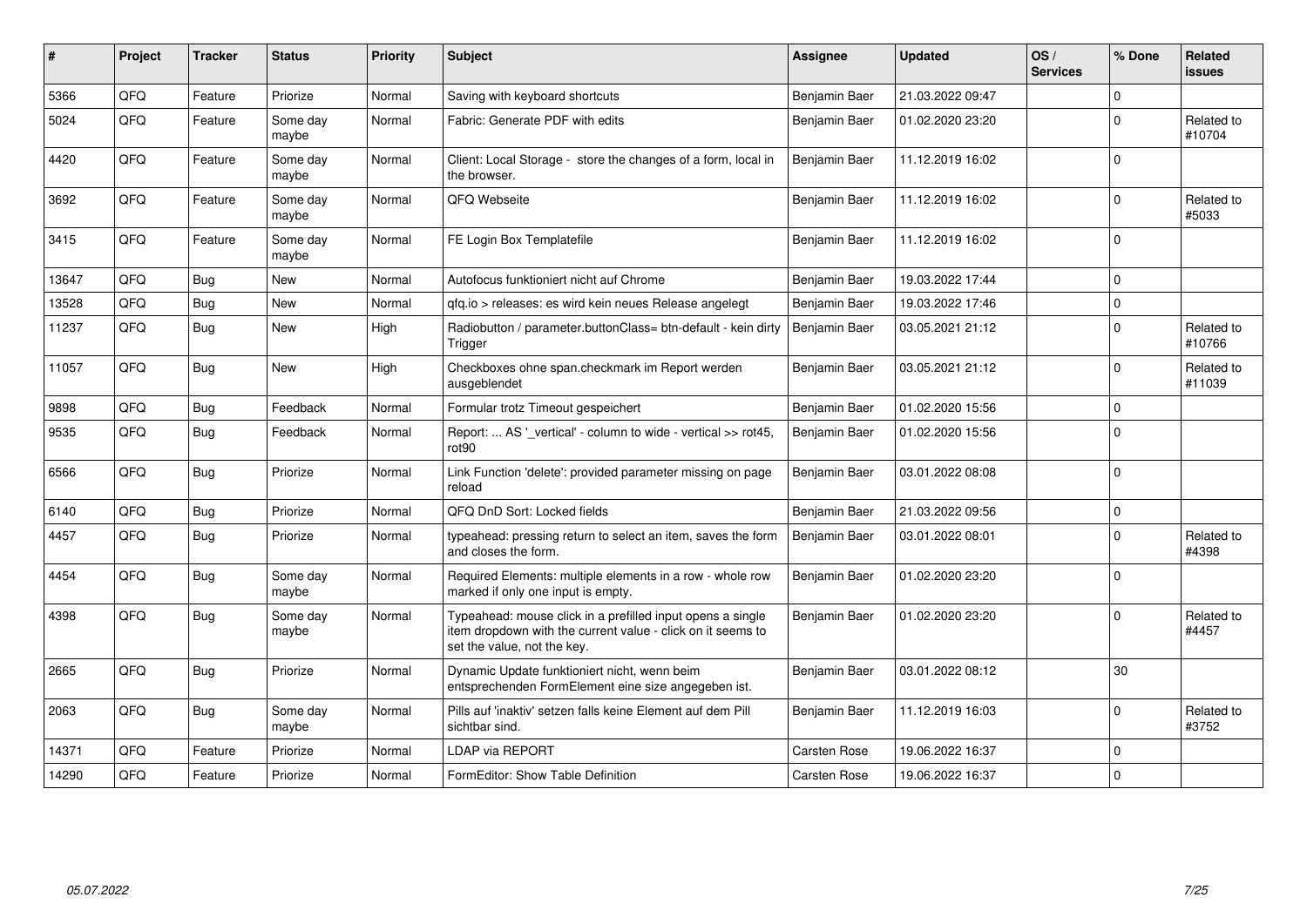| $\vert$ # | Project | <b>Tracker</b> | <b>Status</b>              | Priority | <b>Subject</b>                                                                                                                        | <b>Assignee</b>     | <b>Updated</b>   | OS/<br><b>Services</b> | % Done      | Related<br><b>issues</b>                                               |
|-----------|---------|----------------|----------------------------|----------|---------------------------------------------------------------------------------------------------------------------------------------|---------------------|------------------|------------------------|-------------|------------------------------------------------------------------------|
| 14187     | QFQ     | Feature        | New                        | High     | qfq.log: show current URL                                                                                                             | Carsten Rose        | 28.05.2022 11:02 |                        | $\Omega$    | Related to<br>#13933,<br>Related to<br>#12532,<br>Related to<br>#11893 |
| 14090     | QFQ     | Feature        | <b>New</b>                 | Normal   | Nützliche _script funktionen                                                                                                          | <b>Carsten Rose</b> | 28.05.2022 11:03 |                        | $\mathbf 0$ |                                                                        |
| 13843     | QFQ     | Feature        | New                        | Normal   | Create JWT via QFQ                                                                                                                    | <b>Carsten Rose</b> | 19.03.2022 17:42 |                        | $\Omega$    |                                                                        |
| 13841     | QFQ     | Feature        | New                        | Normal   | Create PDF via iText - evaluate                                                                                                       | Carsten Rose        | 19.03.2022 17:42 |                        | $\mathbf 0$ |                                                                        |
| 13700     | QFQ     | Feature        | New                        | Normal   | Redesign qfq.io Seite                                                                                                                 | <b>Carsten Rose</b> | 19.03.2022 17:43 |                        | $\mathbf 0$ |                                                                        |
| 13566     | QFQ     | Feature        | Ready to sync<br>(develop) | Normal   | Delete config-example.qfq.php file                                                                                                    | Carsten Rose        | 23.12.2021 09:25 |                        | $\mathbf 0$ |                                                                        |
| 13467     | QFQ     | Feature        | New                        | Normal   | ChangeLog Generator                                                                                                                   | Carsten Rose        | 19.03.2022 17:46 |                        | $\mathbf 0$ | Related to<br>#11460                                                   |
| 13354     | QFQ     | Feature        | New                        | Normal   | Using Websocket in QFQ                                                                                                                | <b>Carsten Rose</b> | 10.11.2021 15:47 |                        | $\mathbf 0$ |                                                                        |
| 13330     | QFQ     | Feature        | In Progress                | Normal   | Multi Form: Upload                                                                                                                    | Carsten Rose        | 07.11.2021 12:40 |                        | 50          | Related to<br>#9706                                                    |
| 12679     | QFQ     | Feature        | New                        | Normal   | tablesorter: custom column width                                                                                                      | <b>Carsten Rose</b> | 16.06.2021 11:10 |                        | $\mathbf 0$ |                                                                        |
| 12664     | QFQ     | Feature        | New                        | Normal   | TinyMCE: report/remove malicous HTML/JS Code                                                                                          | Carsten Rose        | 19.03.2022 17:47 |                        | $\Omega$    | Related to<br>#14320                                                   |
| 12632     | QFQ     | Feature        | New                        | Normal   | TinyMCE: Prepare CSS classes for images                                                                                               | Carsten Rose        | 04.06.2021 14:35 |                        | 100         | Blocked by<br>#12186                                                   |
| 12611     | QFQ     | Feature        | Some day<br>maybe          | Normal   | Refactoring: Bootstrap with Lazy Loading                                                                                              | Carsten Rose        | 08.06.2022 10:37 |                        | $\Omega$    | Related to<br>#12490,<br>Related to<br>#10013,<br>Related to<br>#7732  |
| 12603     | QFQ     | Feature        | New                        | Normal   | Dropdown (Select), Radio, checkbox:<br>itemListAlways={{!SELECT key, value}}                                                          | <b>Carsten Rose</b> | 19.03.2022 17:47 |                        | $\Omega$    |                                                                        |
| 12584     | QFQ     | Feature        | Feedback                   | Normal   | T3 v10 migration script: replace alias-patterns (v11)                                                                                 | <b>Carsten Rose</b> | 28.05.2022 11:12 |                        | 100         |                                                                        |
| 12544     | QFQ     | Feature        | <b>New</b>                 | High     | a) ' AS _link' new also as ' AS _format', b) sortierung via<br>'display: none;', c) '_format' benoeitgt nicht zwingend<br>u/U/p/m/z/d | Carsten Rose        | 14.12.2021 16:03 |                        | 0           |                                                                        |
| 12532     | QFQ     | Feature        | New                        | High     | SIP-Parameter bei Seitenaufruf in Browser-Console<br>anzeigen                                                                         | Carsten Rose        | 07.12.2021 17:19 |                        | $\Omega$    | Related to<br>#11893,<br>Related to<br>#14187                          |
| 12504     | QFQ     | Feature        | Priorize                   | Normal   | sql.log: report fe.id                                                                                                                 | Carsten Rose        | 05.05.2021 22:09 |                        | $\mathbf 0$ |                                                                        |
| 12503     | QFQ     | Feature        | Priorize                   | Normal   | Detect dangerous UPDATE statement with missing WHERE                                                                                  | <b>Carsten Rose</b> | 05.05.2021 22:09 |                        | $\mathbf 0$ |                                                                        |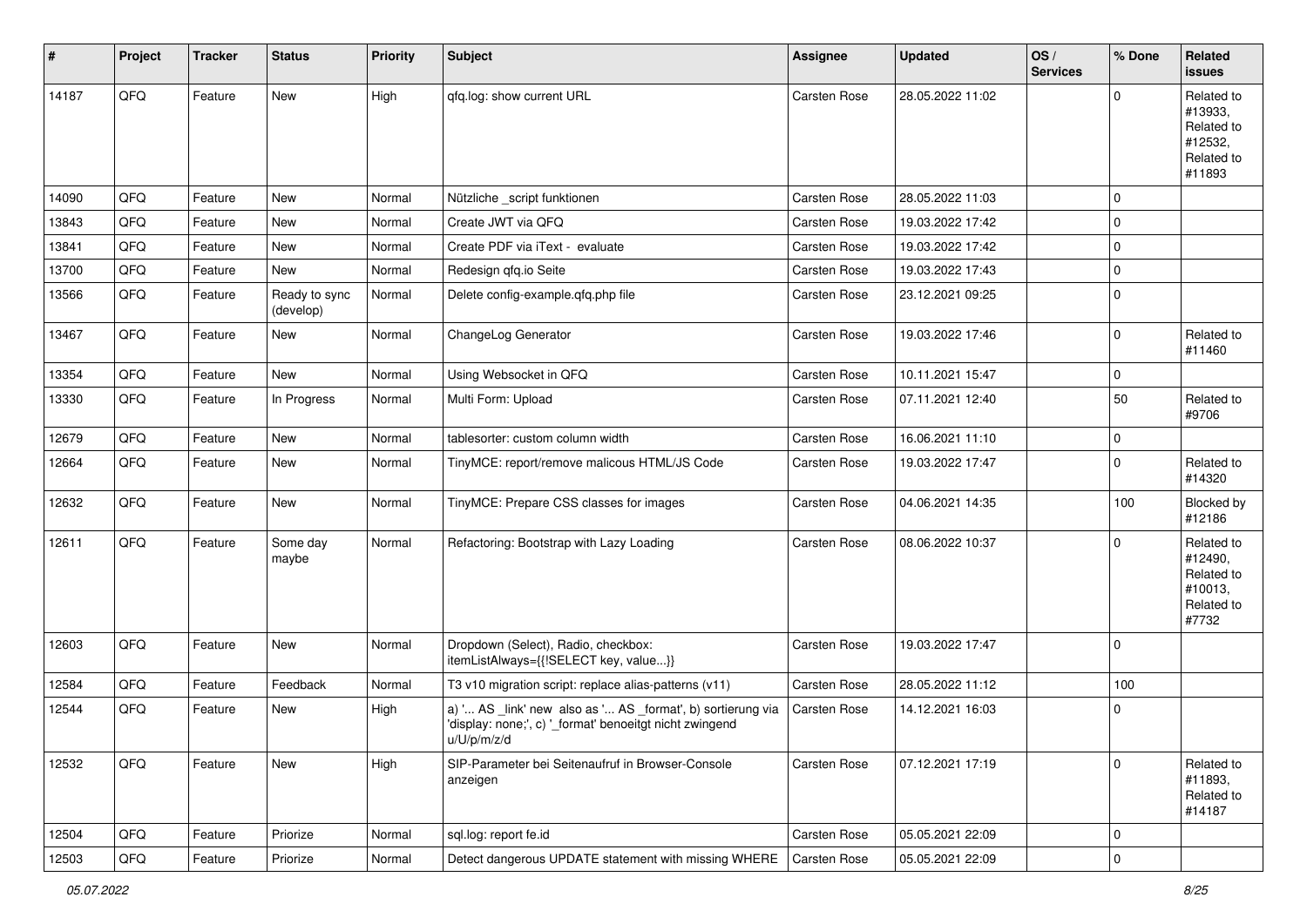| #     | Project | <b>Tracker</b> | <b>Status</b>     | <b>Priority</b> | <b>Subject</b>                                                                                                 | Assignee            | <b>Updated</b>   | OS/<br><b>Services</b> | % Done              | Related<br><b>issues</b>                                               |
|-------|---------|----------------|-------------------|-----------------|----------------------------------------------------------------------------------------------------------------|---------------------|------------------|------------------------|---------------------|------------------------------------------------------------------------|
| 12480 | QFQ     | Feature        | <b>New</b>        | Normal          | If QFQ upgrade is running, block further request                                                               | Carsten Rose        | 03.05.2021 20:45 |                        | $\Omega$            |                                                                        |
| 12477 | QFQ     | Feature        | New               | Normal          | Support for refactoring: Form, FormElement, diverse<br>Tabellen/Spalten, tt-content Records                    | Carsten Rose        | 03.05.2021 20:45 |                        | $\Omega$            |                                                                        |
| 12474 | QFQ     | Feature        | New               | Normal          | Check BaseConfigURL if it is given and the the last char is '/'                                                | Carsten Rose        | 03.05.2021 20:45 |                        | $\Omega$            |                                                                        |
| 12465 | QFQ     | Feature        | New               | Normal          | QFQ Function: use in FE to fill StoreRecord                                                                    | Carsten Rose        | 05.05.2021 21:58 |                        | $\mathsf{O}\xspace$ |                                                                        |
| 12452 | QFQ     | Feature        | Priorize          | Normal          | BaseURL: alsways with '/' at the end                                                                           | Carsten Rose        | 19.06.2022 13:45 |                        | $\mathbf 0$         | Related to<br>#10782                                                   |
| 12440 | QFQ     | Feature        | In Progress       | Normal          | Typo3 V10 upgrade (durchfuehren und testen)                                                                    | Carsten Rose        | 21.03.2022 09:53 |                        | 50                  | Related to<br>#12357.<br>Related to<br>#12067,<br>Related to<br>#10661 |
| 12439 | QFQ     | Feature        | In Progress       | Normal          | TinyMCE Paste from Word & Character Count/Limit                                                                | Carsten Rose        | 05.05.2021 22:15 |                        | $\mathsf 0$         |                                                                        |
| 12413 | QFQ     | Feature        | <b>New</b>        | Normal          | STORE TYPO3: enhance for {{be users.email:T}},<br>{{fe users.email:T}}                                         | Carsten Rose        | 03.05.2021 20:45 |                        | $\Omega$            | Related to<br>#12412,<br>Related to<br>#10012                          |
| 12412 | QFQ     | Feature        | New               | Normal          | Action/Escape qualifier 'e' (empty), '0': if given, an empty<br>string (or '0') will be treated as 'not found' | Carsten Rose        | 08.05.2021 09:40 |                        | $\mathbf 0$         | Related to<br>#12413,<br>Related to<br>#10012                          |
| 12400 | QFQ     | Feature        | <b>New</b>        | Normal          | Tutorial ist in QFQ Doku, Wird in der Suche gefunden, es<br>gibt aber kein Menupunkt - Inhalt ueberpruefen     | Carsten Rose        | 03.05.2021 20:45 |                        | $\mathbf 0$         |                                                                        |
| 12337 | QFQ     | Feature        | Some day<br>maybe | Normal          | Database.php: better caching                                                                                   | Carsten Rose        | 16.09.2021 15:10 |                        | $\Omega$            |                                                                        |
| 12330 | QFQ     | Feature        | <b>New</b>        | Normal          | Copy to input field / text area / TinyMCE                                                                      | Carsten Rose        | 07.04.2021 09:01 |                        | $\mathbf 0$         |                                                                        |
| 12315 | QFQ     | Feature        | Some day<br>maybe | Normal          | Form History (Diffs) / Backups                                                                                 | Carsten Rose        | 16.09.2021 15:10 |                        | $\Omega$            |                                                                        |
| 12269 | QFQ     | Feature        | New               | Normal          | 2FA - Login                                                                                                    | Carsten Rose        | 03.05.2021 20:45 |                        | $\mathbf 0$         |                                                                        |
| 12186 | QFQ     | Feature        | New               | High            | TinyMCE Config für Objekte                                                                                     | Carsten Rose        | 07.12.2021 17:19 |                        | $\Omega$            | <b>Blocks</b><br>#12632                                                |
| 12163 | QFQ     | Feature        | New               | Normal          | Checkbox: table wrap                                                                                           | Carsten Rose        | 03.05.2021 20:51 |                        | $\mathbf 0$         |                                                                        |
| 12162 | QFQ     | Feature        | New               | Normal          | FE.type=sendmail: personalized mailing (several mails) via<br>template                                         | Carsten Rose        | 03.05.2021 20:45 |                        | $\Omega$            |                                                                        |
| 12146 | QFQ     | Feature        | New               | Normal          | Autocron Job: Anzeigen wann der naechste Job ausgefuehrt<br>wird, resp das er nicht ausgefuehrt wird           | Carsten Rose        | 15.03.2021 15:23 |                        | $\mathbf 0$         |                                                                        |
| 12119 | QFQ     | Feature        | New               | Normal          | AS paged: error message missing if there ist no 'r' argument.                                                  | <b>Carsten Rose</b> | 03.05.2021 20:51 |                        | $\pmb{0}$           |                                                                        |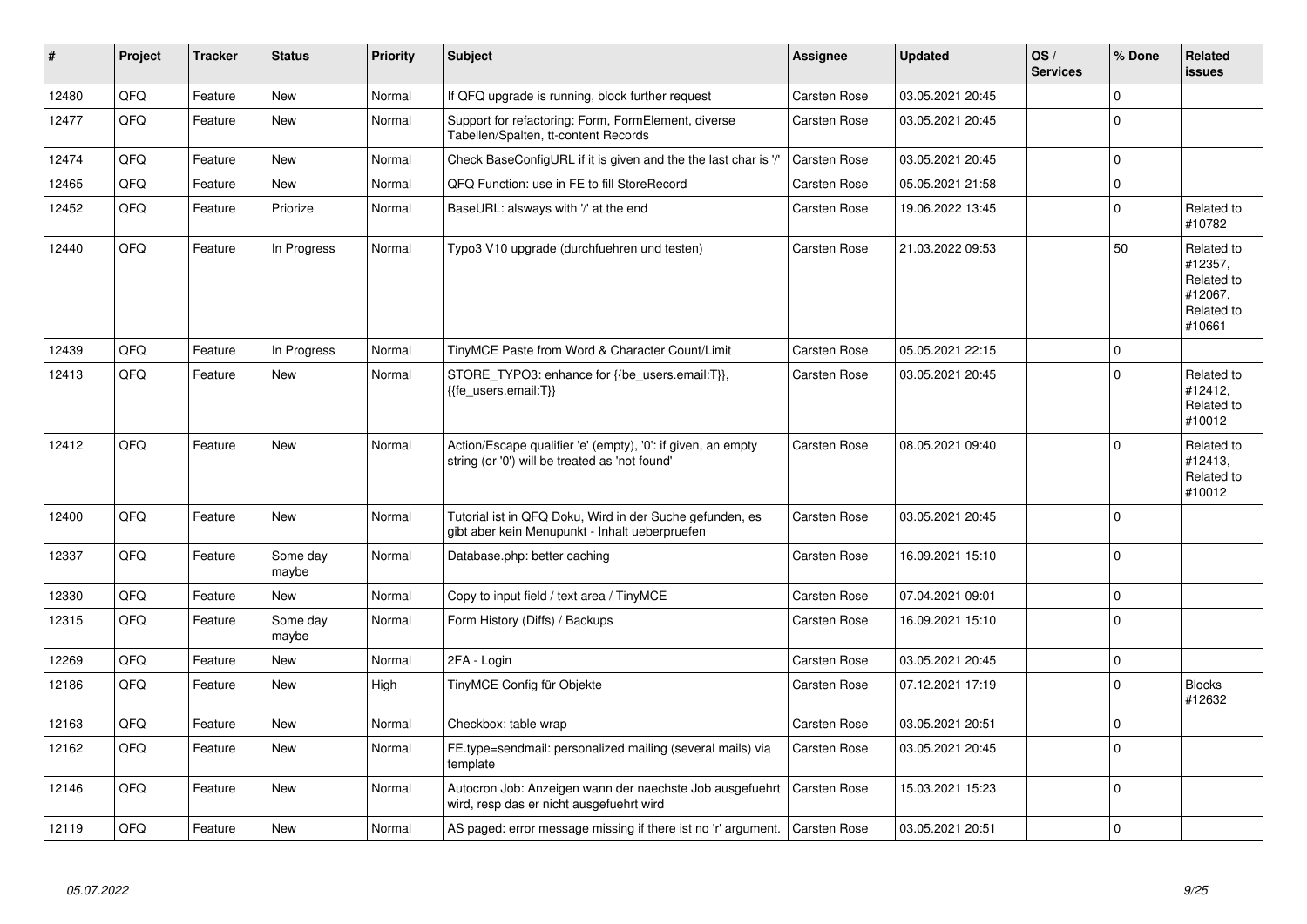| ∦     | Project | <b>Tracker</b> | <b>Status</b>     | <b>Priority</b> | <b>Subject</b>                                                                                       | <b>Assignee</b>                                        | <b>Updated</b>   | OS/<br><b>Services</b> | % Done      | Related<br><b>issues</b>                      |                      |
|-------|---------|----------------|-------------------|-----------------|------------------------------------------------------------------------------------------------------|--------------------------------------------------------|------------------|------------------------|-------------|-----------------------------------------------|----------------------|
| 12109 | QFQ     | Feature        | New               | Normal          | Donwload Link: Plain, SIP, Persistent Link, Peristent SIP -<br>new notation                          | Carsten Rose                                           | 03.05.2021 20:45 |                        | $\Omega$    | Related to<br>#12085                          |                      |
| 12024 | QFQ     | Feature        | New               | Normal          | Excel Export: text columns by default decode<br>htmlspeciachar()                                     | Carsten Rose                                           | 17.02.2021 23:55 |                        | $\mathbf 0$ | Related to<br>#12022                          |                      |
| 12023 | QFQ     | Feature        | New               | Normal          | MySQL Stored Precdure: QDECODESPECIALCHAR()                                                          | Carsten Rose                                           | 16.02.2021 11:16 |                        | $\mathbf 0$ | Related to<br>#12022                          |                      |
| 11980 | QFQ     | Feature        | In Progress       | Normal          | protected verzeichnis MUSS geschützt werden                                                          | Carsten Rose                                           | 07.09.2021 13:30 |                        | 0           |                                               |                      |
| 11955 | QFQ     | Feature        | New               | Normal          | subrecord: new title option to set <th> attributes - e.g. to<br/>customize tablesorter options.</th> | attributes - e.g. to<br>customize tablesorter options. | Carsten Rose     | 03.05.2021 20:47       |             | $\mathbf 0$                                   | Related to<br>#11775 |
| 11893 | QFQ     | Feature        | New               | High            | Broken SIP: a) only report one time, b) only report in main<br>column                                | Carsten Rose                                           | 12.05.2021 12:13 |                        | $\mathbf 0$ | Related to<br>#12532,<br>Related to<br>#14187 |                      |
| 11775 | QFQ     | Feature        | New               | Normal          | Subrecord Tooltip pro Feld                                                                           | Carsten Rose                                           | 18.12.2020 15:22 |                        | $\Omega$    | Related to<br>#11955                          |                      |
| 11747 | QFQ     | Feature        | New               | Normal          | Maintenance Page with Redirect                                                                       | Carsten Rose                                           | 03.05.2021 20:47 |                        | $\mathbf 0$ | Related to<br>#11741                          |                      |
| 11702 | QFQ     | Feature        | New               | Normal          | HTML Special Char makes no sense for 'allbut' if '&' is<br>forbidden                                 | Carsten Rose                                           | 07.12.2021 16:35 |                        | $\Omega$    | Related to<br>#5112,<br>Related to<br>#14320  |                      |
| 11523 | QFQ     | Feature        | New               | Normal          | Mit dynamic Update erkennen, ob Upload gemacht wurde                                                 | Carsten Rose                                           | 13.11.2020 15:07 |                        | $\mathbf 0$ | Related to<br>#9533                           |                      |
| 11516 | QFQ     | Feature        | New               | Normal          | Multi Page Form (Previous/Next Buttons)                                                              | Carsten Rose                                           | 16.03.2021 17:52 |                        | $\mathbf 0$ |                                               |                      |
| 11504 | QFQ     | Feature        | New               | Normal          | Dynamic Update: Button text update for 'Save',' Close' &<br>'Delete'                                 | Carsten Rose                                           | 12.11.2020 23:44 |                        | $\Omega$    |                                               |                      |
| 11460 | QFQ     | Feature        | New               | Normal          | Easier creation of changelog: gitchangelog                                                           | Carsten Rose                                           | 12.06.2021 10:20 |                        | $\mathbf 0$ | Related to<br>#13467                          |                      |
| 11323 | QFQ     | Feature        | Some day<br>maybe | Normal          | Report Frontend Editor Modal + Codemirror                                                            | Carsten Rose                                           | 16.09.2021 15:10 |                        | $\mathbf 0$ | Related to<br>#11036                          |                      |
| 11322 | QFQ     | Feature        | Some day<br>maybe | Normal          | Form Element JSON - (multiline parameter field)                                                      | Carsten Rose                                           | 16.09.2021 15:10 |                        | $\mathbf 0$ |                                               |                      |
| 11320 | QFQ     | Feature        | Priorize          | Normal          | Typo3 Version 10 support                                                                             | <b>Carsten Rose</b>                                    | 05.05.2021 22:09 |                        | $\mathbf 0$ |                                               |                      |
| 11217 | QFQ     | Feature        | Some day<br>maybe | Normal          | <b>Extend Script Functionality</b>                                                                   | Carsten Rose                                           | 16.09.2021 15:10 |                        | 0           |                                               |                      |
| 11080 | QFQ     | Feature        | New               | Normal          | Send MQTT messages                                                                                   | Carsten Rose                                           | 29.08.2020 19:49 |                        | $\mathbf 0$ |                                               |                      |
| 11076 | QFQ     | Feature        | In Progress       | Normal          | SELECT  AS _websocket                                                                                | Carsten Rose                                           | 30.08.2020 17:49 |                        | $\mathbf 0$ |                                               |                      |
| 11036 | QFQ     | Feature        | Some day<br>maybe | Normal          | inline report editor permissions                                                                     | Carsten Rose                                           | 16.09.2021 15:09 |                        | 0           | Related to<br>#11323                          |                      |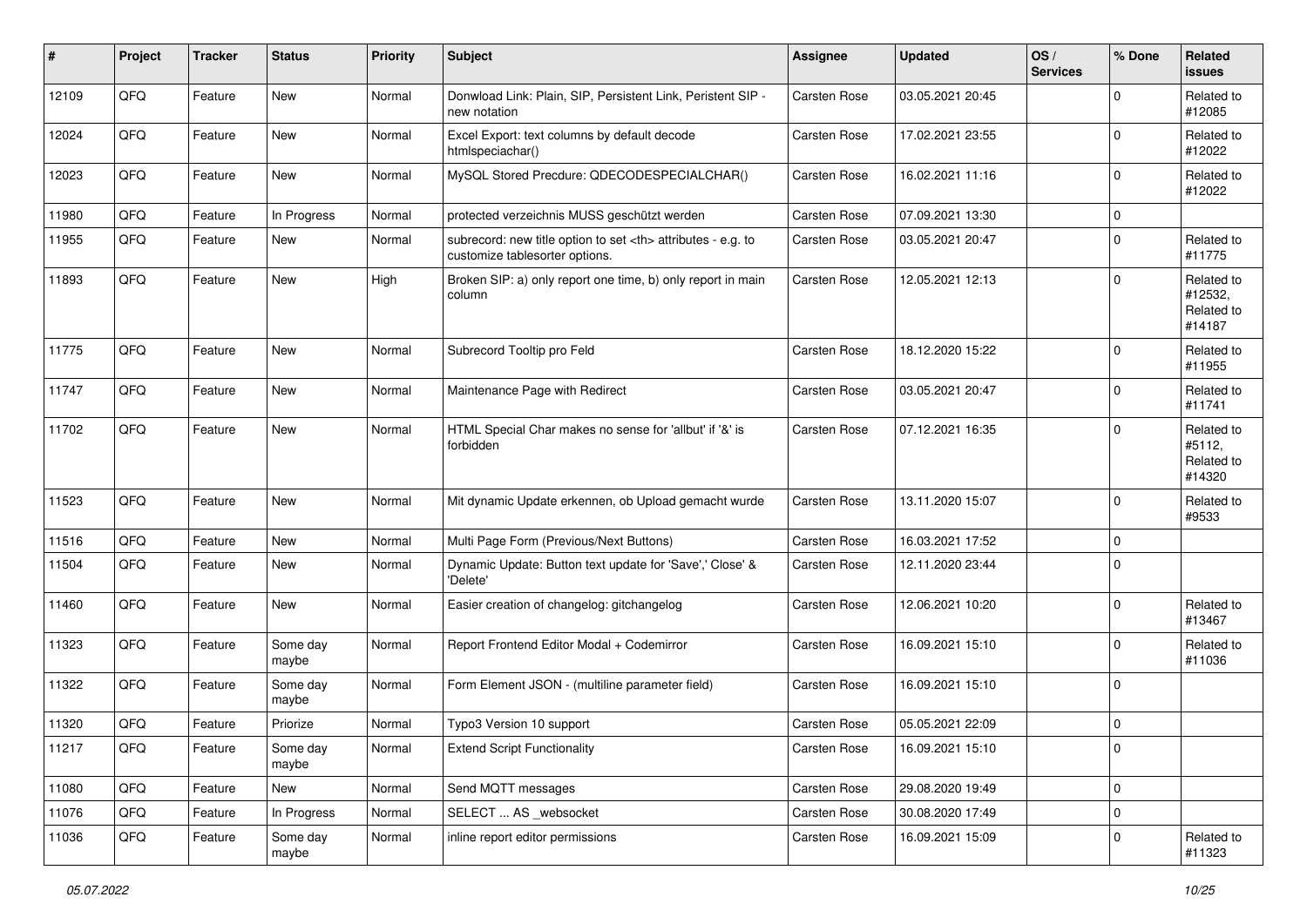| $\vert$ # | Project | <b>Tracker</b> | <b>Status</b>     | <b>Priority</b> | <b>Subject</b>                                                                           | Assignee            | <b>Updated</b>   | OS/<br><b>Services</b> | % Done      | Related<br><b>issues</b>                                               |
|-----------|---------|----------------|-------------------|-----------------|------------------------------------------------------------------------------------------|---------------------|------------------|------------------------|-------------|------------------------------------------------------------------------|
| 10996     | QFQ     | Feature        | <b>New</b>        | Normal          | Download video via sip: no seek                                                          | Carsten Rose        | 12.08.2020 14:18 |                        | $\Omega$    |                                                                        |
| 10979     | QFQ     | Feature        | <b>New</b>        | Normal          | Ajax Calls an API - dataReport                                                           | Carsten Rose        | 11.05.2022 12:15 |                        | $\mathbf 0$ |                                                                        |
| 10976     | QFQ     | Feature        | New               | Normal          | Excel Export Verbesserungen                                                              | Carsten Rose        | 06.08.2020 10:56 |                        | $\mathbf 0$ |                                                                        |
| 10819     | QFQ     | Feature        | New               | Normal          | Persistent SIP - second try                                                              | <b>Carsten Rose</b> | 29.06.2020 23:02 |                        | $\mathbf 0$ | Related to<br>#6261                                                    |
| 10793     | QFQ     | Feature        | In Progress       | Normal          | Update NPM Packages                                                                      | Carsten Rose        | 07.09.2021 13:25 |                        | 30          |                                                                        |
| 10745     | QFQ     | Feature        | Some day<br>maybe | Normal          | Tablesorter Excel Export                                                                 | <b>Carsten Rose</b> | 16.09.2021 15:09 |                        | $\Omega$    |                                                                        |
| 10716     | QFQ     | Feature        | Some day<br>maybe | Normal          | Business Logic mit Externen Skripten                                                     | <b>Carsten Rose</b> | 16.09.2021 15:10 |                        | $\Omega$    | Related to<br>#10713,<br>Related to<br>#8217                           |
| 10714     | QFQ     | Feature        | <b>New</b>        | Normal          | multi Table Form                                                                         | <b>Carsten Rose</b> | 16.03.2021 18:44 |                        | $\Omega$    |                                                                        |
| 10593     | QFQ     | Feature        | New               | Normal          | label2: text behind input element                                                        | <b>Carsten Rose</b> | 16.05.2020 10:57 |                        | $\Omega$    |                                                                        |
| 10443     | QFQ     | Feature        | In Progress       | Normal          | Konzept api / live                                                                       | <b>Carsten Rose</b> | 07.05.2020 09:39 |                        | $\mathbf 0$ |                                                                        |
| 10119     | QFQ     | Feature        | New               | Normal          | Dropdown (selectlist) & TypeAhead: format and catagorize<br>list                         | <b>Carsten Rose</b> | 07.05.2020 09:36 |                        | $\mathbf 0$ |                                                                        |
| 10116     | QFQ     | Feature        | Some day<br>maybe | Normal          | TypeAhead: Tag - show inside 'input' element                                             | Carsten Rose        | 16.09.2021 15:09 |                        | $\mathbf 0$ |                                                                        |
| 10115     | QFQ     | Feature        | New               | Normal          | TypeAhead: static list                                                                   | Carsten Rose        | 26.02.2020 16:42 |                        | 100         |                                                                        |
| 10095     | QFQ     | Feature        | Some day<br>maybe | Normal          | Generic Gitlab Integration into QFQ                                                      | <b>Carsten Rose</b> | 16.09.2021 15:10 |                        | $\Omega$    |                                                                        |
| 10080     | QFQ     | Feature        | New               | Normal          | Popup on 'save' / 'close': configure dialog (answer<br>yes/no/cancle/)                   | <b>Carsten Rose</b> | 28.03.2021 20:52 |                        | $\mathbf 0$ | Is duplicate<br>of #12262                                              |
| 10015     | QFQ     | Feature        | Priorize          | Normal          | Monospace in Textarea                                                                    | Carsten Rose        | 03.02.2020 13:40 |                        | $\mathbf 0$ |                                                                        |
| 10014     | QFQ     | Feature        | New               | Normal          | Manual.rst: describe behaviour and process order of<br>fillStoreVar, slaveId, sqlBefore, | Carsten Rose        | 01.02.2020 22:31 |                        | $\mathbf 0$ |                                                                        |
| 10013     | QFQ     | Feature        | Some day<br>maybe | Normal          | FE.typ=editor: CodeMirror                                                                | <b>Carsten Rose</b> | 08.06.2022 10:37 |                        | $\Omega$    | Related to<br>#12611,<br>Related to<br>#12490,<br>Related to<br>#7732  |
| 10012     | QFQ     | Feature        | Priorize          | Normal          | redirectAllMailTo: {{beEmail:T}}                                                         | <b>Carsten Rose</b> | 08.05.2021 09:54 |                        | $\Omega$    | Related to<br>#12412,<br>Related to<br>#12413,<br>Related to<br>#10011 |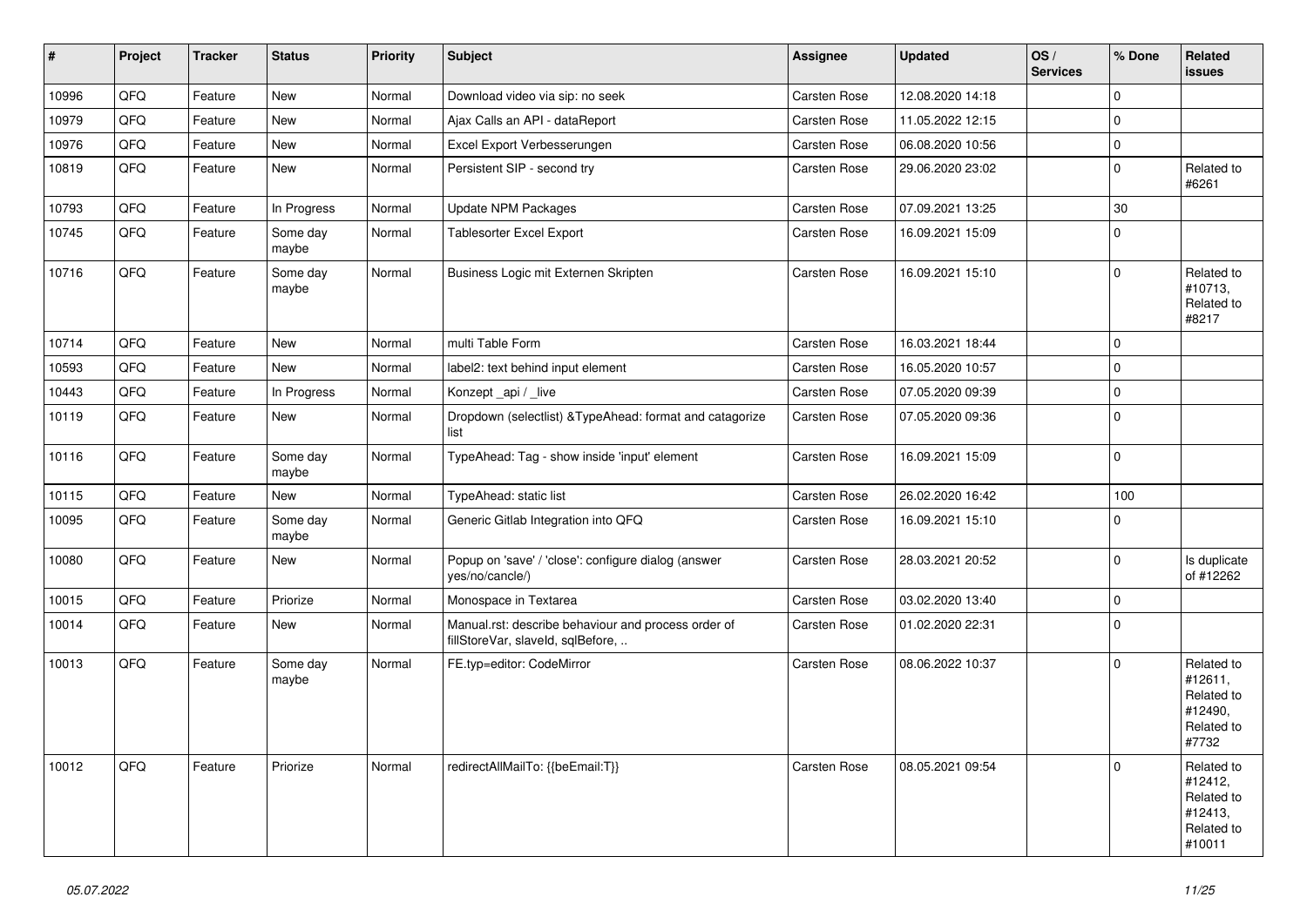| #     | Project | <b>Tracker</b> | <b>Status</b>     | <b>Priority</b> | Subject                                                                                                                               | <b>Assignee</b> | <b>Updated</b>   | OS/<br><b>Services</b> | % Done         | Related<br><b>issues</b>                                             |
|-------|---------|----------------|-------------------|-----------------|---------------------------------------------------------------------------------------------------------------------------------------|-----------------|------------------|------------------------|----------------|----------------------------------------------------------------------|
| 10011 | QFQ     | Feature        | Priorize          | Normal          | Offer new STORE_TYPO3 Variable 'beUser', 'beEmail'                                                                                    | Carsten Rose    | 08.05.2021 09:51 |                        | $\Omega$       | Related to<br>#10012,<br>Related to<br>#12511                        |
| 10005 | QFQ     | Feature        | Priorize          | Normal          | Report / special column name:  AS calendar                                                                                            | Carsten Rose    | 03.06.2020 17:28 |                        | $\mathbf 0$    |                                                                      |
| 9983  | QFQ     | Feature        | New               | Normal          | Report Notation: new keyword 'range'                                                                                                  | Carsten Rose    | 01.02.2020 15:55 |                        | 0              |                                                                      |
| 9968  | QFQ     | Feature        | Priorize          | Normal          | Tooltip in Links for Developer                                                                                                        | Carsten Rose    | 01.02.2020 23:17 |                        | $\mathbf 0$    |                                                                      |
| 9928  | QFQ     | Feature        | Priorize          | Normal          | SpecialColumnName: a) Deprecated: ' AS "_+tag " ', b)<br>New: ' AS "_ <tag1><tag2>"</tag2></tag1>                                     | Carsten Rose    | 01.02.2020 23:17 |                        | $\Omega$       | Related to<br>#9929                                                  |
| 9927  | QFQ     | Feature        | New               | Normal          | QFQ Update: a) Update nur machen wenn BE User<br>eingeloggt ist., b) Bei Fehler genaue Meldung welcher<br>Updateschritt Probleme hat. | Carsten Rose    | 22.01.2020 12:59 |                        | 0              |                                                                      |
| 9900  | QFQ     | Feature        | Priorize          | Normal          | Generic API Call: tt-content record >> JSON                                                                                           | Carsten Rose    | 01.02.2020 10:13 |                        | $\overline{0}$ |                                                                      |
| 9811  | QFQ     | Feature        | New               | Normal          | Report: tag every n'th row                                                                                                            | Carsten Rose    | 01.02.2020 23:22 |                        | $\mathbf 0$    |                                                                      |
| 9781  | QFQ     | Feature        | New               | Normal          | Button: CSS class to make buttons smaller                                                                                             | Carsten Rose    | 01.02.2020 23:22 |                        | $\mathbf 0$    |                                                                      |
| 9777  | QFQ     | Feature        | New               | Normal          | Logging QFQ Variables                                                                                                                 | Carsten Rose    | 16.12.2019 17:17 |                        | $\mathbf 0$    |                                                                      |
| 9707  | QFQ     | Feature        | New               | Normal          | SIP security: encode pageld and check pageld on decode                                                                                | Carsten Rose    | 01.02.2020 23:22 |                        | 0              |                                                                      |
| 9706  | QFQ     | Feature        | New               | Normal          | Multi File Upload (hidden template group)                                                                                             | Carsten Rose    | 01.02.2020 23:22 |                        | $\mathbf 0$    | Related to<br>#7521,<br>Related to<br>#5562,<br>Related to<br>#13330 |
| 9704  | QFQ     | Feature        | Some day<br>maybe | Normal          | Thumbnails Generieren beim Splitten von PDF Files                                                                                     | Carsten Rose    | 11.12.2019 16:01 |                        | 0              |                                                                      |
| 9668  | QFQ     | Feature        | Priorize          | Normal          | Form.mode: rename 'hidden' to 'hide'                                                                                                  | Carsten Rose    | 05.05.2021 22:14 |                        | $\mathbf 0$    | Related to<br>#6437                                                  |
| 9602  | QFQ     | Feature        | New               | Normal          | Form definition as JSON                                                                                                               | Carsten Rose    | 01.02.2020 23:21 |                        | 0              | Related to<br>#9600                                                  |
| 9579  | QFQ     | Feature        | Some day<br>maybe | Normal          | Multiform with Process Row                                                                                                            | Carsten Rose    | 11.12.2019 16:01 |                        | $\Omega$       |                                                                      |
| 9537  | QFQ     | Feature        | New               | Normal          | FormEditor: Edit fieldset in FrontEnd                                                                                                 | Carsten Rose    | 01.02.2020 23:22 |                        | 0              |                                                                      |
| 9517  | QFQ     | Feature        | In Progress       | High            | Input multiple tags with typeahead                                                                                                    | Carsten Rose    | 03.05.2021 21:14 |                        | 40             | Related to<br>#10150                                                 |
| 9394  | QFQ     | Feature        | Priorize          | Normal          | REST: allow for non numerical ids in get requests                                                                                     | Carsten Rose    | 05.05.2021 22:10 |                        | 0              |                                                                      |
| 9352  | QFQ     | Feature        | New               | Normal          | FE 'Native' fire slaveld, sqlAfter, sqlIns                                                                                            | Carsten Rose    | 01.02.2020 23:22 |                        | 0              |                                                                      |
| 9348  | QFQ     | Feature        | New               | Normal          | defaultThumbnailSize: pre render thumbnails                                                                                           | Carsten Rose    | 12.06.2021 09:05 |                        | 0              |                                                                      |
| 9346  | QFQ     | Feature        | Priorize          | Normal          | beforeSave: check if an upload is given                                                                                               | Carsten Rose    | 11.06.2021 21:18 |                        | $\pmb{0}$      |                                                                      |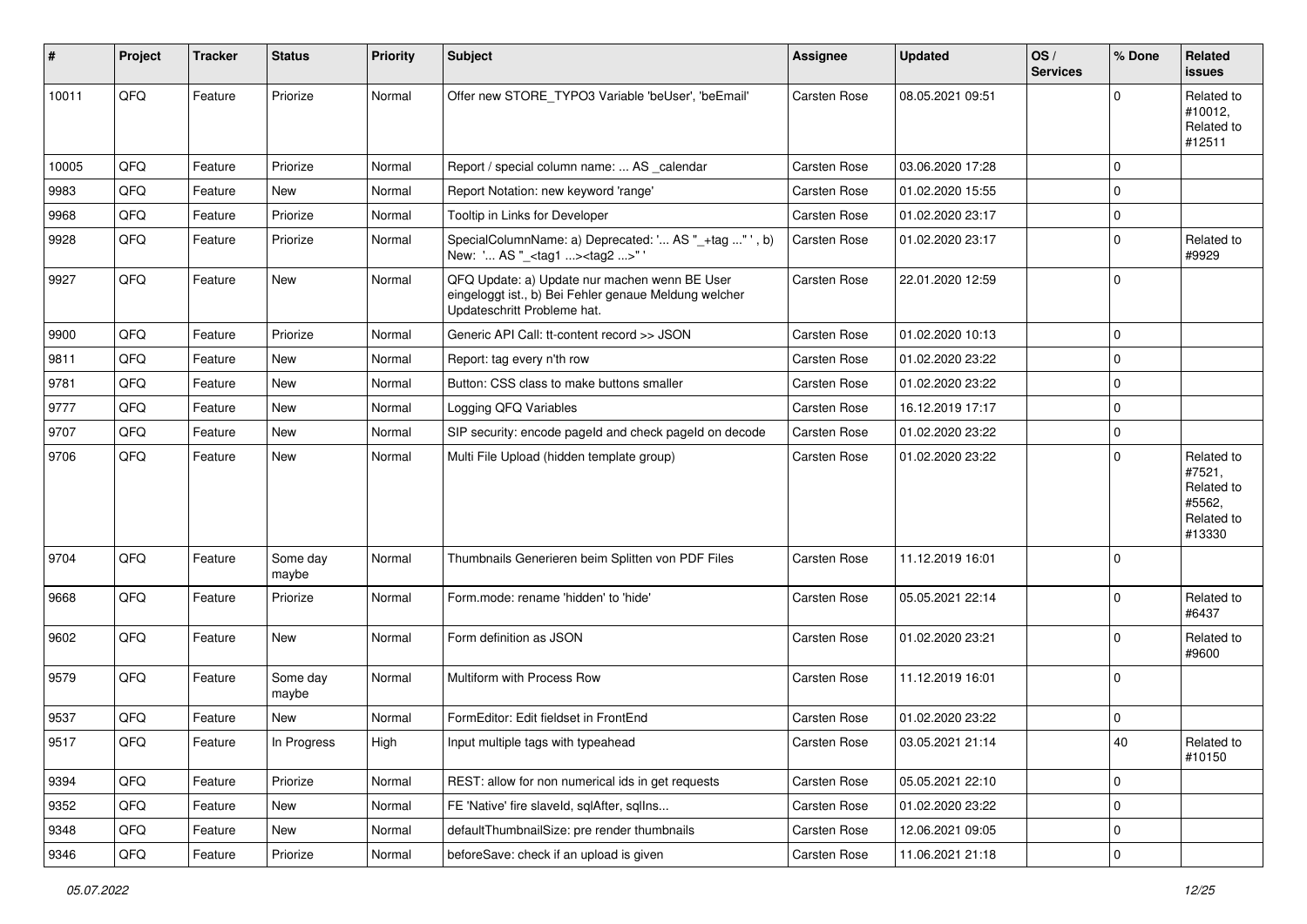| #    | Project | <b>Tracker</b> | <b>Status</b>     | <b>Priority</b> | Subject                                                                                                | Assignee     | <b>Updated</b>   | OS/<br><b>Services</b> | % Done         | Related<br><b>issues</b> |
|------|---------|----------------|-------------------|-----------------|--------------------------------------------------------------------------------------------------------|--------------|------------------|------------------------|----------------|--------------------------|
| 9221 | QFQ     | Feature        | New               | Normal          | typeAhead: Zeichenlimite ausschalten                                                                   | Carsten Rose | 29.06.2022 22:36 |                        | $\Omega$       |                          |
| 9208 | QFQ     | Feature        | New               | Normal          | Manage 'recent' records                                                                                | Carsten Rose | 01.02.2020 23:22 |                        | 0              |                          |
| 9136 | QFQ     | Feature        | New               | Normal          | Create ZIP files with dynamic PDFs                                                                     | Carsten Rose | 01.02.2020 23:22 |                        | $\mathbf 0$    |                          |
| 9129 | QFQ     | Feature        | New               | Normal          | sqlValidate: Message as notification, not as error                                                     | Carsten Rose | 01.02.2020 23:22 |                        | $\mathbf 0$    | Related to<br>#9128      |
| 9128 | QFQ     | Feature        | New               | Normal          | Error Message: not replaced variables- a) replace back to<br>'{{', b) underline                        | Carsten Rose | 01.02.2020 23:22 |                        | $\Omega$       | Related to<br>#9129      |
| 8975 | QFQ     | Feature        | New               | Normal          | Report Notation: 2.0                                                                                   | Carsten Rose | 01.02.2020 23:22 |                        | $\Omega$       | Related to<br>#8963      |
| 8963 | QFQ     | Feature        | Priorize          | Normal          | Setting values in a store: flexible way                                                                | Carsten Rose | 05.05.2021 22:10 |                        | $\mathbf 0$    | Related to<br>#8975      |
| 8962 | QFQ     | Feature        | New               | High            | allow for form fields with identical names                                                             | Carsten Rose | 03.05.2021 21:14 |                        | $\mathbf 0$    |                          |
| 8894 | QFQ     | Feature        | Some day<br>maybe | Normal          | Documentation Tags Usable in QFQ Application                                                           | Carsten Rose | 11.12.2019 16:01 |                        | $\overline{0}$ |                          |
| 8892 | QFQ     | Feature        | Some day<br>maybe | Normal          | Display and Edit SQL Comments in Form Editor                                                           | Carsten Rose | 11.12.2019 16:01 |                        | $\mathbf 0$    |                          |
| 8806 | QFQ     | Feature        | New               | Normal          | SQL Function nl2br                                                                                     | Carsten Rose | 01.02.2020 23:22 |                        | $\mathbf 0$    |                          |
| 8719 | QFQ     | Feature        | New               | Normal          | extraButtonLock: add support for 0/1                                                                   | Carsten Rose | 01.02.2020 23:22 |                        | $\mathbf 0$    |                          |
| 8702 | QFQ     | Feature        | New               | Normal          | Load Record which is locked: missing user info                                                         | Carsten Rose | 11.12.2019 16:16 |                        | $\mathbf 0$    | Related to<br>#9789      |
| 8586 | QFQ     | Feature        | Some day<br>maybe | Normal          | QFQ: Enhance Error message for 'record not found'                                                      | Carsten Rose | 16.09.2021 15:10 |                        | $\mathbf 0$    |                          |
| 8585 | QFQ     | Feature        | Priorize          | Normal          | Enhance Error message for 'unknown form'                                                               | Carsten Rose | 01.02.2020 10:13 |                        | $\mathbf 0$    |                          |
| 8584 | QFQ     | Feature        | Priorize          | Normal          | FE 'Action' - never assign to Container (except Template<br>Group)                                     | Carsten Rose | 01.02.2020 10:13 |                        | $\Omega$       |                          |
| 8520 | QFQ     | Feature        | Some day<br>maybe | Normal          | Bring QFQ to Composer                                                                                  | Carsten Rose | 16.09.2021 15:10 |                        | $\mathbf 0$    |                          |
| 8336 | QFQ     | Feature        | New               | Normal          | Form > modified > Close New: a) Optional disable popup, b)<br>custom text, c) mode on save: close stay | Carsten Rose | 01.02.2020 23:22 |                        | $\Omega$       | Related to<br>#8335      |
| 8277 | QFQ     | Feature        | Priorize          | Normal          | fe.parameter.default=                                                                                  | Carsten Rose | 01.02.2020 23:17 |                        | $\mathbf 0$    | Related to<br>#8113      |
| 8217 | QFQ     | Feature        | New               | Normal          | if-elseif-else construct                                                                               | Carsten Rose | 16.03.2021 18:41 |                        | 0              | Related to<br>#10716     |
| 8204 | QFQ     | Feature        | Priorize          | High            | Position 'required mark'                                                                               | Carsten Rose | 16.06.2021 13:44 |                        | $\overline{0}$ |                          |
| 8187 | QFQ     | Feature        | New               | Normal          | Subrecord: enable/hide new button - make new/edit/delete<br>customizeable.                             | Carsten Rose | 06.03.2021 18:44 |                        | 0              | Related to<br>#11326     |
| 8101 | QFQ     | Feature        | Some day<br>maybe | Normal          | Password hash: support further hashing methods                                                         | Carsten Rose | 16.09.2021 15:10 |                        | 0              |                          |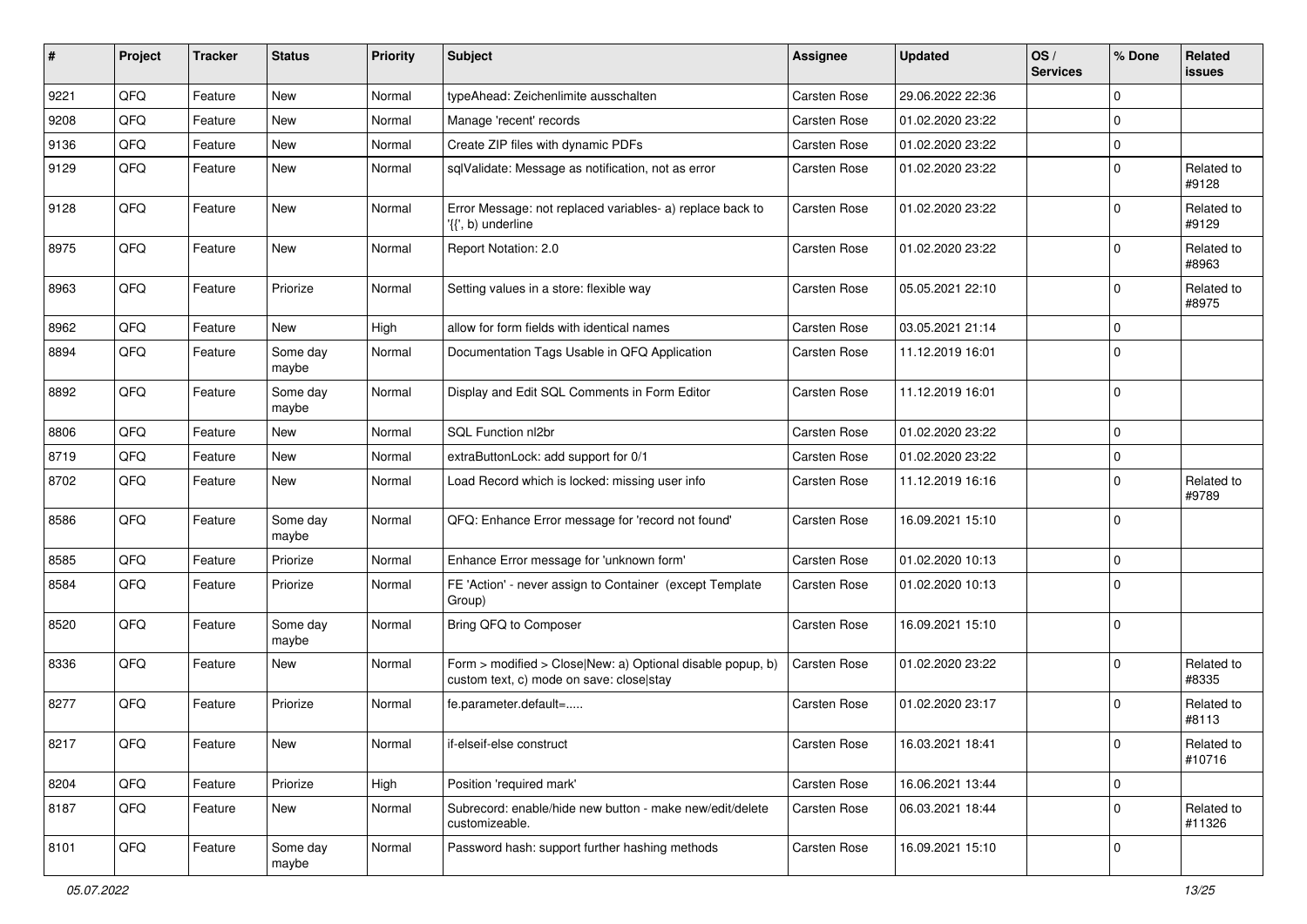| #    | Project | <b>Tracker</b> | <b>Status</b>     | <b>Priority</b> | <b>Subject</b>                                                          | Assignee     | <b>Updated</b>   | OS/<br><b>Services</b> | % Done              | Related<br><b>issues</b>                        |
|------|---------|----------------|-------------------|-----------------|-------------------------------------------------------------------------|--------------|------------------|------------------------|---------------------|-------------------------------------------------|
| 8089 | QFQ     | Feature        | <b>New</b>        | Normal          | Copy/Paste for FormElements                                             | Carsten Rose | 01.02.2020 23:22 |                        | $\mathbf 0$         |                                                 |
| 8082 | QFQ     | Feature        | Priorize          | High            | Contact form without saving record                                      | Carsten Rose | 07.12.2021 15:20 |                        | $\Omega$            | Related to<br>#8587,<br><b>Blocks</b><br>#11850 |
| 8044 | QFQ     | Feature        | Priorize          | Normal          | Transaction: a) Form, b) Report                                         | Carsten Rose | 05.05.2021 22:14 |                        | $\mathbf 0$         | Related to<br>#8043                             |
| 8034 | QFQ     | Feature        | Priorize          | Normal          | FormElement 'data': 22.22.2222 should not be accepted                   | Carsten Rose | 01.02.2020 10:13 |                        | $\mathbf 0$         |                                                 |
| 7924 | QFQ     | Feature        | New               | Normal          | Radio/Checkbox with Tooltip                                             | Carsten Rose | 01.02.2020 23:22 |                        | $\mathbf 0$         |                                                 |
| 7920 | QFQ     | Feature        | New               | Normal          | FE: Syntax Highlight, Zeinlenumbruch                                    | Carsten Rose | 01.02.2020 10:03 |                        | $\mathbf 0$         |                                                 |
| 7850 | QFQ     | Feature        | New               | High            | Upload records: non 'pathFileName' column                               | Carsten Rose | 03.05.2021 21:14 |                        | $\mathsf{O}\xspace$ |                                                 |
| 7812 | QFO     | Feature        | New               | Normal          | FE 'Subrecord' - new option 'subrecordShowFilter',<br>'subrecordPaging' | Carsten Rose | 01.02.2020 23:22 |                        | $\mathbf 0$         |                                                 |
| 7683 | QFQ     | Feature        | New               | Normal          | Special column names in '{{ SELECT  AS _link }}' should<br>be detected  | Carsten Rose | 01.02.2020 23:21 |                        | $\mathbf 0$         |                                                 |
| 7681 | QFQ     | Feature        | New               | Normal          | Optional switch off 'check for modified record'                         | Carsten Rose | 01.02.2020 23:21 |                        | $\mathbf 0$         |                                                 |
| 7660 | QFQ     | Feature        | New               | Normal          | IMAP: import mails to DB, move / delete mails                           | Carsten Rose | 01.02.2020 09:52 |                        | $\pmb{0}$           |                                                 |
| 7630 | QFQ     | Feature        | Priorize          | Normal          | detailed error message for simple upload                                | Carsten Rose | 01.02.2020 10:13 |                        | $\pmb{0}$           |                                                 |
| 7522 | QFQ     | Feature        | Priorize          | Normal          | Inserting default index.html to folder (Avoid Apache Indexing)          | Carsten Rose | 01.02.2020 10:13 |                        | $\mathsf{O}\xspace$ |                                                 |
| 7521 | QFQ     | Feature        | New               | Normal          | TemplateGroup: fe.type=upload                                           | Carsten Rose | 01.02.2020 23:21 |                        | $\mathsf{O}\xspace$ | Related to<br>#9706                             |
| 7520 | QFQ     | Feature        | <b>New</b>        | Normal          | QR Code:  AS _qr ( AS _link)                                            | Carsten Rose | 01.02.2020 23:22 |                        | $\mathbf 0$         |                                                 |
| 7519 | QFQ     | Feature        | <b>New</b>        | Normal          | Select: Multi                                                           | Carsten Rose | 01.02.2020 23:22 |                        | $\mathbf 0$         |                                                 |
| 7481 | QFQ     | Feature        | New               | Normal          | Detect 'BaseUrl' automatically                                          | Carsten Rose | 01.02.2020 23:21 |                        | $\mathsf{O}\xspace$ |                                                 |
| 7480 | QFQ     | Feature        | New               | Normal          | Record History (Undo / Redo)                                            | Carsten Rose | 11.12.2019 16:16 |                        | $\mathbf 0$         | Related to<br>#2361                             |
| 7453 | QFQ     | Feature        | Some day<br>maybe | Normal          | import / export forms QFQ                                               | Carsten Rose | 16.09.2021 15:10 |                        | $\mathbf 0$         |                                                 |
| 7452 | QFQ     | Feature        | Some day<br>maybe | Normal          | automate deployment new QFQ version                                     | Carsten Rose | 16.09.2021 15:10 |                        | $\mathbf 0$         |                                                 |
| 7342 | QFQ     | Feature        | New               | Normal          | add content = hide this                                                 | Carsten Rose | 01.02.2020 23:21 |                        | $\mathsf{O}\xspace$ |                                                 |
| 7336 | QFQ     | Feature        | Some day<br>maybe | Normal          | PDF Upload: disallow PDFs with specific Meta information                | Carsten Rose | 11.12.2019 16:01 |                        | $\mathbf 0$         |                                                 |
| 7290 | QFQ     | Feature        | Priorize          | Normal          | FormEditor: title as textarea if LEN(title)>60                          | Carsten Rose | 01.02.2020 10:13 |                        | $\mathbf 0$         | Blocked by<br>#7682                             |
| 7280 | QFQ     | Feature        | New               | Normal          | recently used table                                                     | Carsten Rose | 01.02.2020 23:21 |                        | $\mathbf 0$         |                                                 |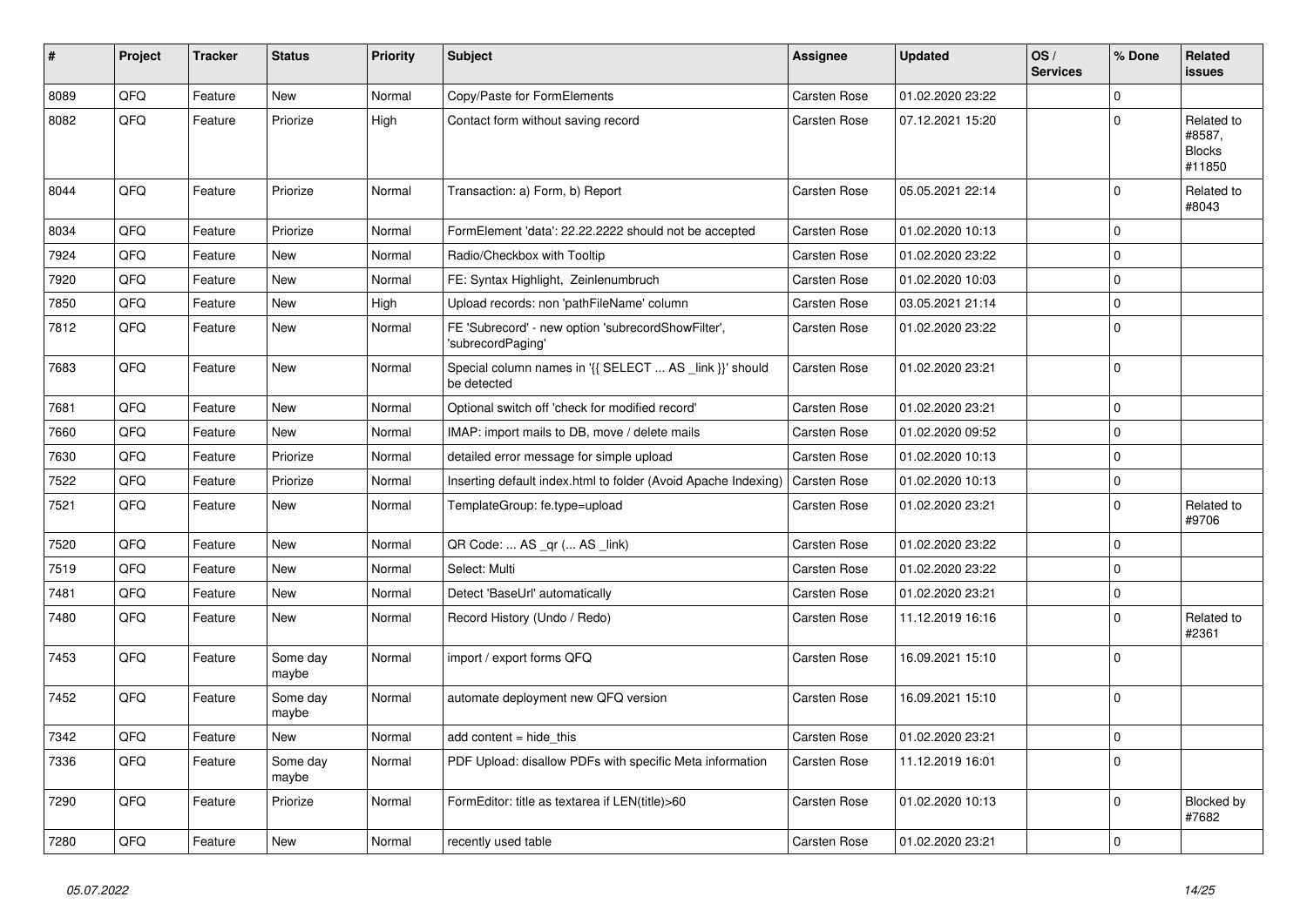| #    | Project | <b>Tracker</b> | <b>Status</b>     | <b>Priority</b> | Subject                                                                                                                    | Assignee            | <b>Updated</b>   | OS/<br><b>Services</b> | % Done      | Related<br><b>issues</b>                    |
|------|---------|----------------|-------------------|-----------------|----------------------------------------------------------------------------------------------------------------------------|---------------------|------------------|------------------------|-------------|---------------------------------------------|
| 7239 | QFQ     | Feature        | New               | Normal          | TinyMCE: html tag whitelist                                                                                                | Carsten Rose        | 01.02.2020 23:21 |                        | $\Omega$    | Related to<br>#14320                        |
| 7217 | QFQ     | Feature        | Priorize          | Normal          | Download: notice User if `_sip=?` is missing                                                                               | Carsten Rose        | 01.02.2020 10:13 |                        | $\mathbf 0$ |                                             |
| 7175 | QFQ     | Feature        | <b>New</b>        | Normal          | Upload: md5 hash as filename                                                                                               | Carsten Rose        | 01.02.2020 23:21 |                        | $\Omega$    |                                             |
| 7119 | QFQ     | Feature        | New               | Normal          | Upload: scaleDownWidth, scaleDownHeight                                                                                    | Carsten Rose        | 01.02.2020 23:21 |                        | $\Omega$    |                                             |
| 7109 | QFQ     | Feature        | New               | Normal          | Dynamic Updates: row/element hide                                                                                          | Carsten Rose        | 01.02.2020 23:22 |                        | $\Omega$    | Has<br>duplicate<br>#4081                   |
| 7107 | QFQ     | Feature        | Some day<br>maybe | Normal          | Showcase Registration Tool: Anmeldung / Administration :<br>Liste Anmeldungen / Emaileinaldung                             | <b>Carsten Rose</b> | 11.12.2019 16:01 |                        | $\mathbf 0$ |                                             |
| 7102 | QFQ     | Feature        | New               | Normal          | Comment sign in report: '#' and '--'                                                                                       | Carsten Rose        | 01.02.2020 23:21 |                        | $\Omega$    |                                             |
| 7099 | QFQ     | Feature        | New               | Normal          | Redesign FormEditor                                                                                                        | Carsten Rose        | 01.02.2020 23:21 |                        | $\Omega$    |                                             |
| 6998 | QFQ     | Feature        | Priorize          | Normal          | Form: with debug=on show column information as tooltip of<br>column label                                                  | Carsten Rose        | 01.02.2020 10:13 |                        | $\Omega$    |                                             |
| 6855 | QFQ     | Feature        | New               | Normal          | With {{feUser:U}}!={{feUser:T}}: Save / Delete: only possible<br>with {{feUserSave:U}}='yes' and '{{feUserDelete:U}}='yes' | Carsten Rose        | 01.02.2020 23:21 |                        | $\mathbf 0$ |                                             |
| 6765 | QFQ     | Feature        | New               | Normal          | Moeglichkeit via QFQ eigene Logs zu schreiben                                                                              | Carsten Rose        | 01.02.2020 23:21 |                        | $\mathbf 0$ |                                             |
| 6723 | QFQ     | Feature        | New               | Normal          | Report QFQ Installation and Version                                                                                        | Carsten Rose        | 12.06.2021 09:07 |                        | 0           |                                             |
| 6715 | QFQ     | Feature        | Some day<br>maybe | Normal          | Code-Refactoring: dbArray vereinheitlichen                                                                                 | Carsten Rose        | 11.12.2019 16:02 |                        | $\mathbf 0$ |                                             |
| 6609 | QFQ     | Feature        | New               | Normal          | Formlet: JSON API erweitern                                                                                                | Carsten Rose        | 01.02.2020 23:21 |                        | 50          |                                             |
| 6602 | QFQ     | Feature        | New               | Normal          | Formlet: in Report auf Mausklick ein mini-form oeffnen                                                                     | Carsten Rose        | 11.12.2019 16:16 |                        | $\mathbf 0$ |                                             |
| 6594 | QFQ     | Feature        | New               | Normal          | Excel: on download, check if there is a valid sip                                                                          | Carsten Rose        | 01.02.2020 23:21 |                        | $\Omega$    |                                             |
| 6437 | QFQ     | Feature        | New               | Normal          | Neuer Mode Button bei FormElementen                                                                                        | Carsten Rose        | 01.02.2020 23:21 |                        | $\Omega$    | Related to<br>#9668,<br>Blocked by<br>#9678 |
| 6292 | QFQ     | Feature        | New               | Normal          | Download: File speichern mit Hash aber original Filename in<br>der Datenbank vermerken fuer Downloads                      | <b>Carsten Rose</b> | 01.02.2020 23:21 |                        | $\Omega$    |                                             |
| 6289 | QFQ     | Feature        | New               | Normal          | Form: Log                                                                                                                  | Carsten Rose        | 01.02.2020 23:21 |                        | $\Omega$    |                                             |
| 6261 | QFQ     | Feature        | New               | Normal          | Persistent SIP                                                                                                             | Carsten Rose        | 12.06.2021 09:07 |                        | $\mathbf 0$ | Related to<br>#10819                        |
| 6250 | QFQ     | Feature        | In Progress       | Normal          | Enhance layout: a) Subrecord, b) Subrecord-Title                                                                           | Carsten Rose        | 01.02.2020 23:22 |                        | $\mathbf 0$ | Related to<br>#5391                         |
| 5983 | QFO     | Feature        | Some day<br>maybe | Normal          | Form Submit (save & update): normalize date/-time FE                                                                       | Carsten Rose        | 01.02.2020 23:19 |                        | 0           |                                             |
| 5942 | QFQ     | Feature        | Priorize          | Normal          | 'L' and 'type': append to links, generate via 'link' by using 'u:'                                                         | Carsten Rose        | 01.02.2020 10:13 |                        | 0           |                                             |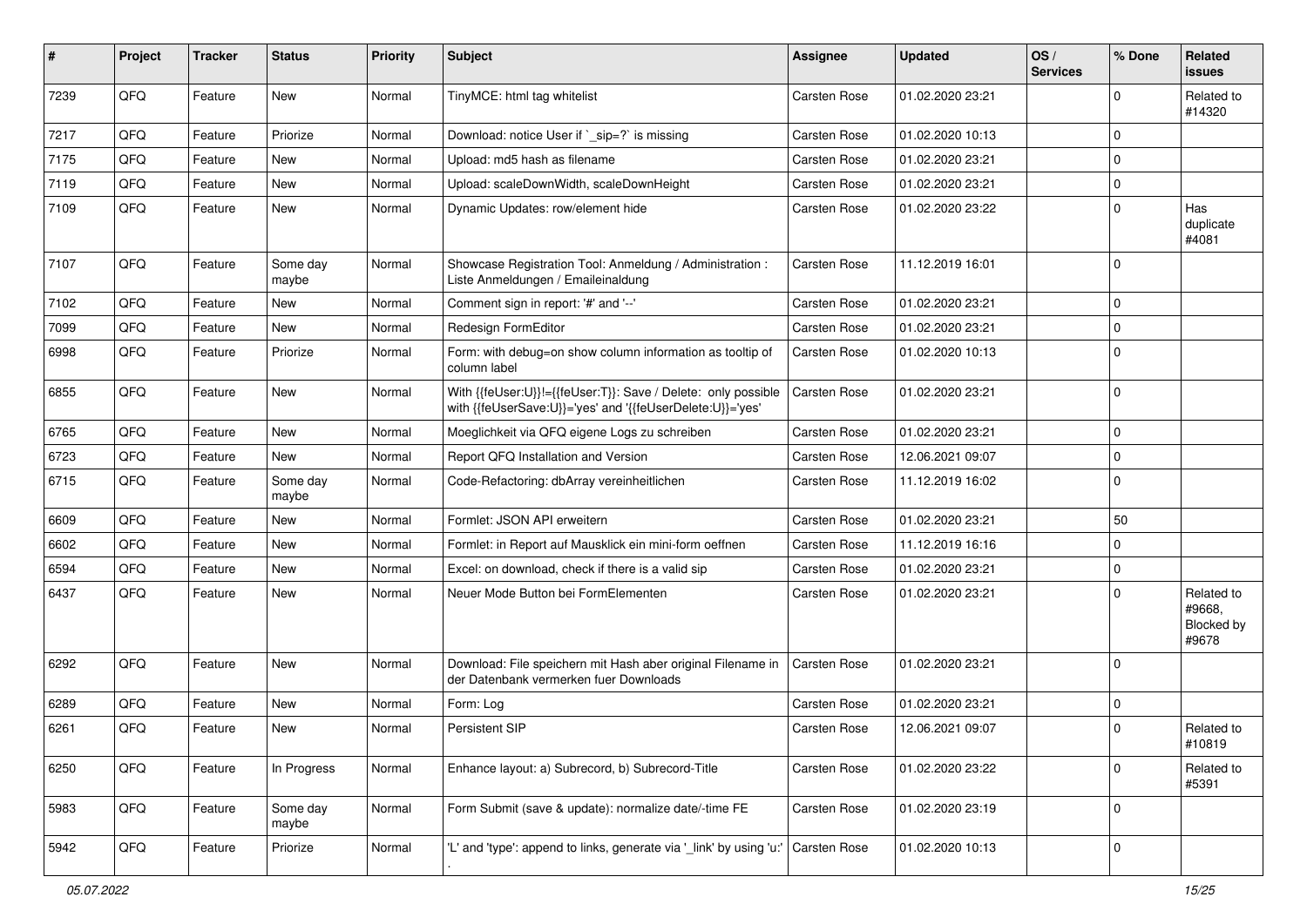| #    | Project | <b>Tracker</b> | <b>Status</b>     | <b>Priority</b> | <b>Subject</b>                                                                                     | Assignee            | <b>Updated</b>   | OS/<br><b>Services</b> | % Done      | Related<br><b>issues</b>                    |
|------|---------|----------------|-------------------|-----------------|----------------------------------------------------------------------------------------------------|---------------------|------------------|------------------------|-------------|---------------------------------------------|
| 5894 | QFQ     | Feature        | Feedback          | Normal          | Typeahead in Report: show/hide rows dynamically                                                    | Carsten Rose        | 18.02.2022 08:50 |                        | $\Omega$    | Related to<br>#5893.<br>Related to<br>#5885 |
| 5852 | QFQ     | Feature        | Some day<br>maybe | Normal          | Logging: mail.log / sql.log - im FE anzeigen und via AJAX<br>aktualisieren                         | Carsten Rose        | 01.02.2020 23:19 |                        | $\mathbf 0$ | Related to<br>#5885                         |
| 5782 | QFQ     | Feature        | <b>New</b>        | Normal          | NextCloud API                                                                                      | Carsten Rose        | 01.02.2020 10:02 |                        | $\mathbf 0$ |                                             |
| 5715 | QFQ     | Feature        | New               | High            | PDF Caching                                                                                        | Carsten Rose        | 03.05.2021 21:14 |                        | $\mathbf 0$ | Related to<br>#5851,<br>Related to<br>#6357 |
| 5695 | QFQ     | Feature        | In Progress       | Normal          | Multiform                                                                                          | Carsten Rose        | 02.01.2021 18:38 |                        | $\mathbf 0$ |                                             |
| 5665 | QFQ     | Feature        | Some day<br>maybe | Normal          | Versuch das '{{!' nicht mehr noetig ist.                                                           | <b>Carsten Rose</b> | 01.02.2020 23:20 |                        | $\Omega$    | Related to<br>#7432,<br>Related to<br>#7434 |
| 5579 | QFQ     | Feature        | Some day<br>maybe | Normal          | Enhance Doc / Presentation: variable type 'link column type'                                       | Carsten Rose        | 01.02.2020 23:19 |                        | $\Omega$    |                                             |
| 5548 | QFQ     | Feature        | Some day<br>maybe | Normal          | 801 Textfiles/Scriptfiles als Thumbnail                                                            | Carsten Rose        | 07.03.2022 16:26 |                        | $\mathbf 0$ |                                             |
| 5480 | QFQ     | Feature        | Some day<br>maybe | Normal          | QFQ: Dokumentation mit Screenshots versehen                                                        | Carsten Rose        | 01.02.2020 23:20 |                        | $\mathbf 0$ | Related to<br>#9879                         |
| 5428 | QFQ     | Feature        | Some day<br>maybe | Normal          | secure thumbnail: late render on access.                                                           | Carsten Rose        | 01.02.2020 23:20 |                        | $\mathbf 0$ |                                             |
| 5345 | QFQ     | Feature        | New               | Normal          | Report: UPDATE / INSERT / DELETE statements should<br>trigger subqueries, depending on the result. | <b>Carsten Rose</b> | 27.05.2020 16:11 |                        | $\pmb{0}$   |                                             |
| 5132 | QFQ     | Feature        | Some day<br>maybe | Normal          | Error Message sendmail missing attachment: more details                                            | <b>Carsten Rose</b> | 01.02.2020 23:19 |                        | $\mathbf 0$ |                                             |
| 5131 | QFQ     | Feature        | <b>New</b>        | Normal          | Activate Spin Gear ('wait/busy' indicator) via LINK attribute                                      | Carsten Rose        | 01.02.2020 23:21 |                        | $\mathbf 0$ |                                             |
| 4956 | QFQ     | Feature        | Some day<br>maybe | Normal          | Sendmail: Benutzerdefinierte Headers                                                               | Carsten Rose        | 11.12.2019 16:02 |                        | $\mathbf 0$ |                                             |
| 4872 | QFQ     | Feature        | Some day<br>maybe | Normal          | Fields of Typo3 page available in STORE_TYPO3                                                      | Carsten Rose        | 01.02.2020 23:19 |                        | $\Omega$    |                                             |
| 4869 | QFQ     | Feature        | Some day<br>maybe | Normal          | Dynamic Update (show, hide, readonly?, required?) for<br><b>Template Group Elements</b>            | <b>Carsten Rose</b> | 01.02.2020 23:19 |                        | $\mathbf 0$ | Related to<br>#4865                         |
| 4839 | QFQ     | Feature        | Some day<br>maybe | Normal          | qfq-handle in <head> Abschnitt</head>                                                              | <b>Carsten Rose</b> | 11.12.2019 16:02 |                        | $\mathbf 0$ |                                             |
| 4757 | QFQ     | Feature        | Some day<br>maybe | Normal          | Test subrecord: download links ok? Links ok?                                                       | <b>Carsten Rose</b> | 01.02.2020 23:20 |                        | $\mathbf 0$ |                                             |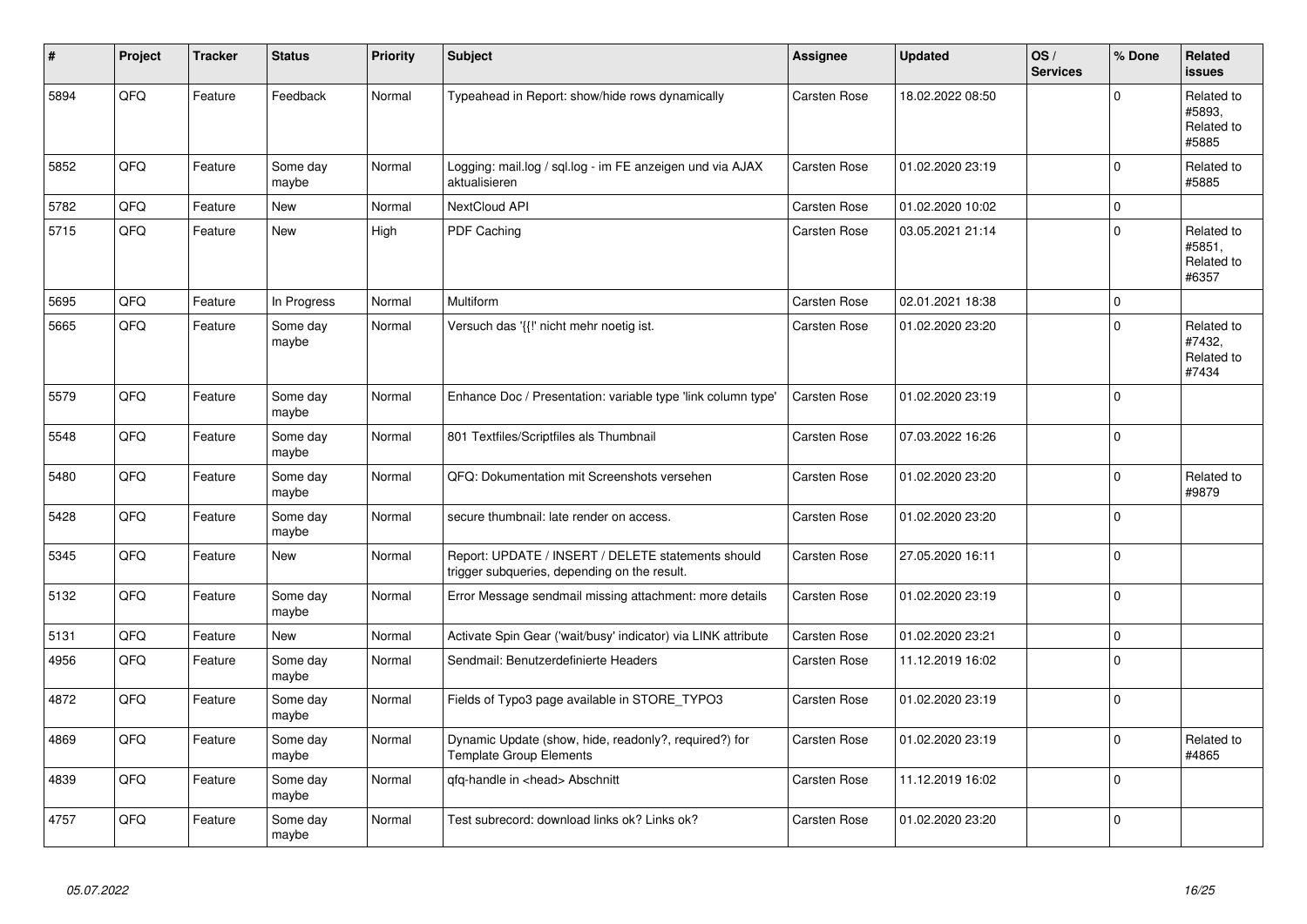| $\pmb{\sharp}$ | Project | <b>Tracker</b> | <b>Status</b>     | <b>Priority</b> | <b>Subject</b>                                                                                                          | Assignee            | <b>Updated</b>   | OS/<br><b>Services</b> | % Done   | Related<br><b>issues</b>                    |
|----------------|---------|----------------|-------------------|-----------------|-------------------------------------------------------------------------------------------------------------------------|---------------------|------------------|------------------------|----------|---------------------------------------------|
| 4652           | QFQ     | Feature        | Some day<br>maybe | Normal          | UZH CD: Weiterleitung auf benutzerdefinierte 403/404 Seite                                                              | <b>Carsten Rose</b> | 01.02.2020 23:20 |                        | $\Omega$ |                                             |
| 4650           | QFQ     | Feature        | Some day<br>maybe | Normal          | Convert html to doc/rtf                                                                                                 | Carsten Rose        | 01.02.2020 23:20 |                        | $\Omega$ | Related to<br>#10704                        |
| 4606           | QFQ     | Feature        | Some day<br>maybe | Normal          | link: qualifier to render bootstrap button                                                                              | Carsten Rose        | 01.02.2020 23:19 |                        | $\Omega$ |                                             |
| 4413           | QFQ     | Feature        | <b>New</b>        | Normal          | fieldset: show/hidden, modeSql, dynamicUpdate                                                                           | <b>Carsten Rose</b> | 09.02.2022 15:19 |                        | $\Omega$ |                                             |
| 4365           | QFQ     | Feature        | Some day<br>maybe | Normal          | Multi Language: new way of config                                                                                       | Carsten Rose        | 01.02.2020 23:20 |                        | $\Omega$ |                                             |
| 4349           | QFQ     | Feature        | Some day<br>maybe | Normal          | link download: downloaded external URL to<br>deliver/concatenate - check mimetipe and handle it correctly               | <b>Carsten Rose</b> | 11.12.2019 16:02 |                        | $\Omega$ |                                             |
| 4343           | QFQ     | Feature        | Some day<br>maybe | Normal          | Link: Classifier to add 'attributes'                                                                                    | Carsten Rose        | 01.02.2020 23:20 |                        | $\Omega$ | Related to<br>#14077                        |
| 4330           | QFQ     | Feature        | Some day<br>maybe | Normal          | Error Message: report missing {{ / }} in sqlUpdate, sqlInsert,<br>sqlDelete, sqlAfter, sqlBefore in FE action elements. | Carsten Rose        | 01.02.2020 23:20 |                        | $\Omega$ |                                             |
| 4259           | QFQ     | Feature        | Some day<br>maybe | Normal          | Instant trigger a cron job                                                                                              | Carsten Rose        | 11.12.2019 16:03 |                        | $\Omega$ |                                             |
| 4258           | QFQ     | Feature        | Some day<br>maybe | High            | <b>System Defaults: Forms</b>                                                                                           | Carsten Rose        | 03.05.2021 21:14 |                        | $\Omega$ |                                             |
| 4250           | QFQ     | Feature        | New               | Normal          | AutoCron in QFQ via PHP                                                                                                 | Carsten Rose        | 01.02.2020 23:21 |                        | $\Omega$ | Related to<br>#3292,<br>Related to<br>#3291 |
| 4197           | QFQ     | Feature        | Some day<br>maybe | Normal          | Unit Test fuer JSON Stream von QuickFormQuery.php ><br>doForm()                                                         | Carsten Rose        | 11.12.2019 16:03 |                        | $\Omega$ |                                             |
| 4082           | QFQ     | Feature        | New               | Normal          | Dynamic Update: modeSql - useful default                                                                                | <b>Carsten Rose</b> | 01.02.2020 23:22 |                        | 0        |                                             |
| 4050           | QFQ     | Feature        | New               | Normal          | sql.log: 1) FormElement ID which causes a specific action,<br>2) Result in the same row.                                | <b>Carsten Rose</b> | 15.04.2020 11:35 |                        | $\Omega$ | Related to<br>#5458                         |
| 4026           | QFQ     | Feature        | Some day<br>maybe | Normal          | sqlLog.sql: log number of FE.id                                                                                         | Carsten Rose        | 11.12.2019 16:03 |                        | $\Omega$ | Related to<br>#5458                         |
| 4023           | QFQ     | Feature        | New               | Normal          | prepared statements - FE action: salveld, sgllnsert,<br>sqlUpdate, sqlDelete, sqlBefore, sqlAfter                       | Carsten Rose        | 11.12.2019 16:15 |                        | $\Omega$ |                                             |
| 4018           | QFQ     | Feature        | New               | Normal          | typeahead: long query parameter / answer triggers 'Attack<br>detected' and purges current SIP storage.                  | <b>Carsten Rose</b> | 29.06.2022 22:46 |                        | $\Omega$ | Related to<br>#9077                         |
| 3991           | QFQ     | Feature        | Some day<br>maybe | Normal          | report: Columnname '_skipWrap' skips 'fbeg', 'fend'                                                                     | Carsten Rose        | 11.12.2019 16:03 |                        | $\Omega$ |                                             |
| 3990           | QFQ     | Feature        | Some day<br>maybe | High            | custom class definition: add space automatically                                                                        | Carsten Rose        | 03.05.2021 21:14 |                        | $\Omega$ |                                             |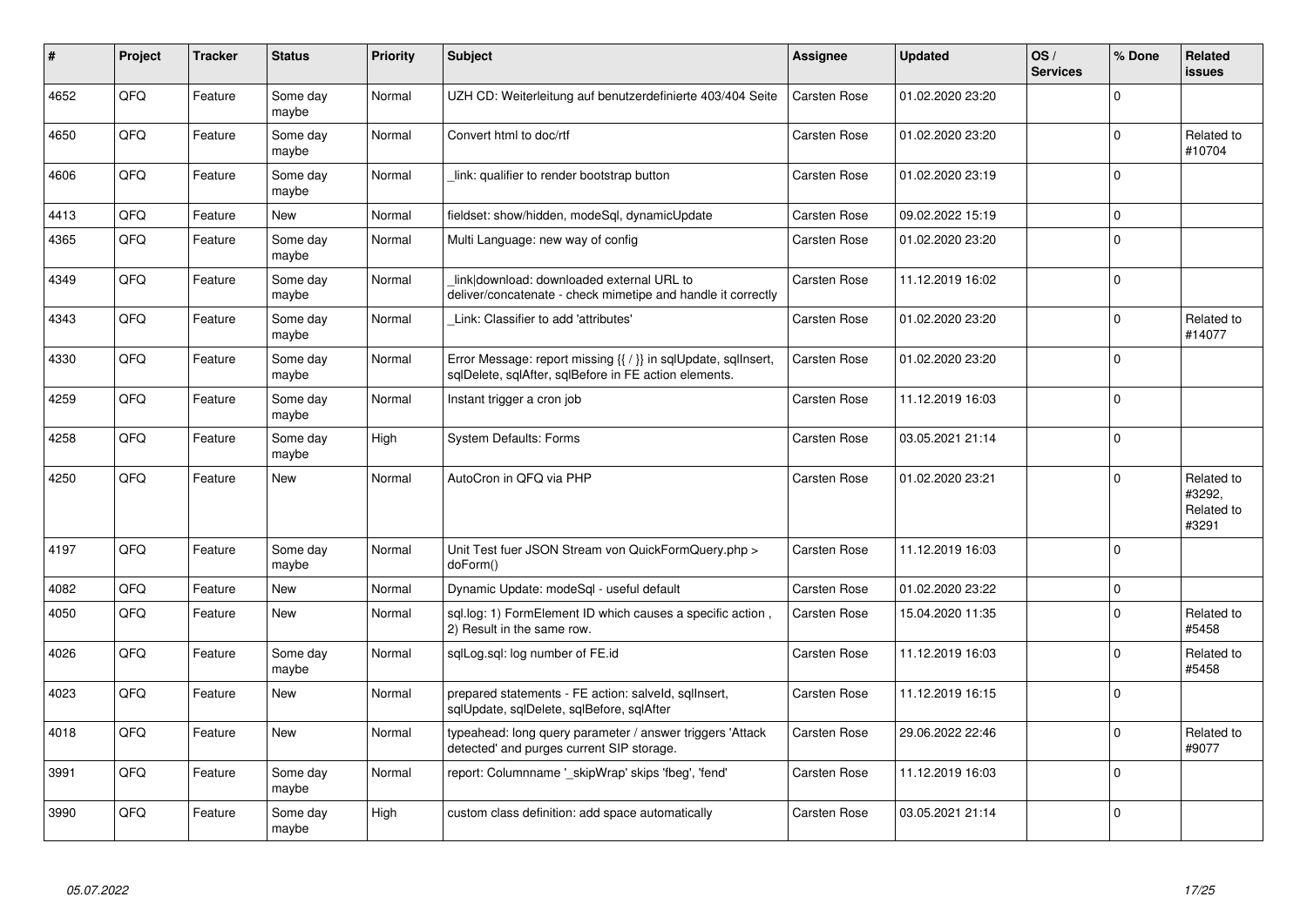| ∦    | Project | <b>Tracker</b> | <b>Status</b>     | <b>Priority</b> | Subject                                                                                                                                      | <b>Assignee</b>     | <b>Updated</b>   | OS/<br><b>Services</b> | % Done      | Related<br>issues                           |
|------|---------|----------------|-------------------|-----------------|----------------------------------------------------------------------------------------------------------------------------------------------|---------------------|------------------|------------------------|-------------|---------------------------------------------|
| 3967 | QFQ     | Feature        | Some day<br>maybe | High            | Report: Checkbox, Radio, Dropdown, Input welches ohne<br>Submit funktioniert - 'Inline-Form'                                                 | Carsten Rose        | 03.05.2021 21:14 |                        | $\mathbf 0$ |                                             |
| 3947 | QFQ     | Feature        | Some day<br>maybe | Normal          | Attack detectect: logout current user                                                                                                        | Carsten Rose        | 11.12.2019 16:03 |                        | $\Omega$    | Related to<br>#5458,<br>Related to<br>#6299 |
| 3942 | QFQ     | Feature        | Some day<br>maybe | Normal          | Action Elemente: neu generierte IDs via FE weitergeben                                                                                       | <b>Carsten Rose</b> | 11.12.2019 16:03 |                        | $\mathbf 0$ | Related to<br>#3941                         |
| 3941 | QFQ     | Feature        | Some day<br>maybe | Normal          | sqlAfter: es sollten mehrere moeglich sein                                                                                                   | Carsten Rose        | 11.12.2019 16:03 |                        | $\mathbf 0$ | Related to<br>#3942                         |
| 3905 | QFQ     | Feature        | Some day<br>maybe | Normal          | Documentation: Best Practice anhand eines Online<br>Bewerbungstools                                                                          | Carsten Rose        | 11.12.2019 16:03 |                        | $\mathbf 0$ |                                             |
| 3900 | QFQ     | Feature        | Some day<br>maybe | Normal          | Extend documentation of 'Copy / Paste'                                                                                                       | Carsten Rose        | 11.12.2019 16:03 |                        | $\mathbf 0$ | Related to<br>#3899                         |
| 3877 | QFQ     | Feature        | Some day<br>maybe | Normal          | FormEditor: die Felder die aktuell nicht gebraucht werden<br>nur auf readonly/disabled setzen (nicht ausblenden > das<br>irritiert.          | Carsten Rose        | 11.12.2019 16:03 |                        | $\mathbf 0$ |                                             |
| 3867 | QFQ     | Feature        | Priorize          | Normal          | Readonly Formular: Template Groups add/delete<br>ausbeldnen                                                                                  | Carsten Rose        | 05.05.2021 22:12 |                        | $\mathbf 0$ |                                             |
| 3848 | QFQ     | Feature        | Some day<br>maybe | High            | Antivirus check fuer Upload files in qfq?                                                                                                    | Carsten Rose        | 03.05.2021 21:14 |                        | $\mathbf 0$ | Related to<br>#4131                         |
| 3727 | QFQ     | Feature        | New               | High            | Security: Session Hijacking erschweren                                                                                                       | Carsten Rose        | 03.05.2021 21:14 |                        | $\mathbf 0$ |                                             |
| 3708 | QFQ     | Feature        | Some day<br>maybe | Normal          | Form: input - 'specialchars', 'none'  gewisse tags erlauben,<br>andere verbieten                                                             | Carsten Rose        | 11.12.2019 16:02 |                        | $\mathbf 0$ | Related to<br>#14320                        |
| 3677 | QFQ     | Feature        | Some day<br>maybe | Normal          | wkhtmltopdf: FE User access prohibited, if client IP changes<br>\$TYPO3_CONF_VARS[FE][lockIP]                                                | Carsten Rose        | 11.12.2019 16:02 |                        | $\mathbf 0$ |                                             |
| 3666 | QFQ     | Feature        | Some day<br>maybe | Normal          | a) Performance Messung: mysql_real_escape_string() im<br>Vergleich zu str_replace(), b) doppeltes Aufrufen von<br>mysql_real_escape_string() | Carsten Rose        | 11.12.2019 16:02 |                        | $\mathbf 0$ |                                             |
| 3537 | QFQ     | Feature        | Some day<br>maybe | Low             | SHOW COLUMNS FROM tableName - Extend '{{!'<br>definition                                                                                     | Carsten Rose        | 11.12.2019 16:02 |                        | $\mathbf 0$ |                                             |
| 3504 | QFQ     | Feature        | New               | Normal          | Logging: welche Action FEs werden wann wie ausgefuehrt                                                                                       | Carsten Rose        | 01.02.2020 23:21 |                        | $\Omega$    | Related to<br>#5458.<br>Related to<br>#4092 |
| 3458 | QFQ     | Feature        | Some day<br>maybe | Normal          | Display 'Edit Form Element'-Checkbox on form: should<br>depend on FE Group                                                                   | Carsten Rose        | 11.12.2019 16:02 |                        | $\mathbf 0$ | Related to<br>#3447                         |
| 3457 | QFG     | Feature        | Some day<br>maybe | Normal          | LDAP: concat multi values to one single entry                                                                                                | Carsten Rose        | 11.12.2019 16:02 |                        | $\mathbf 0$ |                                             |
| 3432 | QFQ     | Feature        | New               | Normal          | subrecord: dynamicUpdate                                                                                                                     | Carsten Rose        | 11.06.2020 21:10 |                        | $\mathbf 0$ | Related to<br>#5691                         |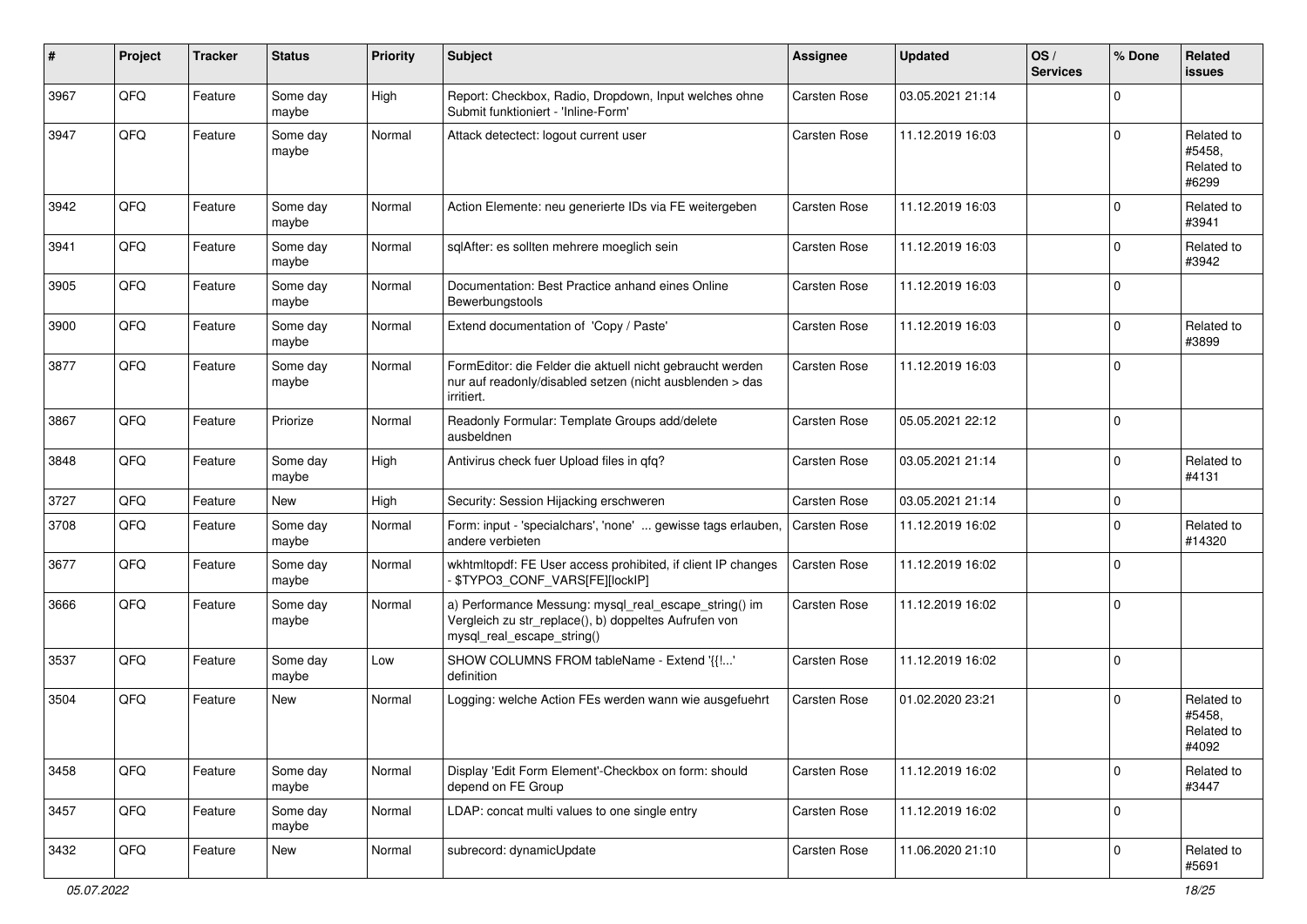| #     | Project | <b>Tracker</b> | <b>Status</b>     | <b>Priority</b> | <b>Subject</b>                                                                                                     | <b>Assignee</b>     | <b>Updated</b>   | OS/<br><b>Services</b> | % Done       | Related<br><b>issues</b>                    |
|-------|---------|----------------|-------------------|-----------------|--------------------------------------------------------------------------------------------------------------------|---------------------|------------------|------------------------|--------------|---------------------------------------------|
| 3402  | QFQ     | Feature        | Some day<br>maybe | Normal          | Syntax Highlighting via CodeMirror                                                                                 | <b>Carsten Rose</b> | 11.12.2019 16:02 |                        | 100          | Related to<br>#3207                         |
| 3385  | QFQ     | Feature        | Some day<br>maybe | Normal          | templateGroup: insert/update/delete non primary records                                                            | <b>Carsten Rose</b> | 11.12.2019 16:02 |                        | $\mathbf 0$  |                                             |
| 3350  | QFQ     | Feature        | Some day<br>maybe | Normal          | FormEditor: Hilfetext hinter 'checktype'                                                                           | Carsten Rose        | 11.12.2019 16:02 |                        | $\mathbf 0$  |                                             |
| 3332  | QFQ     | Feature        | Some day<br>maybe | Normal          | Uploads: Thumbnails, Details zum hochgeladenen File                                                                | <b>Carsten Rose</b> | 11.12.2019 16:02 |                        | $\mathbf 0$  | Related to<br>#3264,<br>Related to<br>#5333 |
| 3331  | QFQ     | Feature        | Some day<br>maybe | Normal          | Default Tooltip fuer _page? Links: mit Form und Record ID                                                          | <b>Carsten Rose</b> | 11.12.2019 16:02 |                        | $\Omega$     |                                             |
| 3291  | QFQ     | Feature        | Some day<br>maybe | Normal          | AutoCron websiteToken                                                                                              | <b>Carsten Rose</b> | 11.12.2019 16:02 |                        | $\mathbf 0$  | Related to<br>#4250                         |
| 3285  | QFQ     | Feature        | Some day<br>maybe | Normal          | Zeichenlimit pro Feld: textarea / editor                                                                           | <b>Carsten Rose</b> | 11.12.2019 16:02 |                        | $\mathbf{0}$ |                                             |
| 3273  | QFQ     | Feature        | Some day<br>maybe | Low             | Dirty Flag in Form                                                                                                 | Carsten Rose        | 11.12.2019 16:02 |                        | $\mathbf{0}$ |                                             |
| 3267  | QFQ     | Feature        | Some day<br>maybe | Normal          | 2 Forms auf einer Seite: real + Read only                                                                          | <b>Carsten Rose</b> | 11.12.2019 16:03 |                        | $\mathbf{0}$ |                                             |
| 3216  | QFQ     | Feature        | Some day<br>maybe | Normal          | dynamic update für checkbox label2                                                                                 | <b>Carsten Rose</b> | 11.12.2019 16:03 |                        | $\mathbf 0$  | Related to<br>#2081                         |
| 2995  | QFQ     | Feature        | Some day<br>maybe | Normal          | Dropdown JQuery Plugin: 'chosen' - Moeglichkeit um Select<br>Listen mehr Funktion zu geben. Kein Bootstrap noetig. | <b>Carsten Rose</b> | 11.12.2019 16:03 |                        | $\mathbf 0$  |                                             |
| 2361  | QFQ     | Feature        | New               | Normal          | Logging wer/wann/wo welches Formular aufgerufen hat                                                                | <b>Carsten Rose</b> | 11.12.2019 16:15 |                        | $\mathbf{0}$ | Related to<br>#4432,<br>Related to<br>#7480 |
| 2084  | QFQ     | Feature        | Some day<br>maybe | Normal          | Mailto mit encryption: Subrecord                                                                                   | <b>Carsten Rose</b> | 11.12.2019 16:03 |                        | $\mathbf 0$  | Related to<br>#2082                         |
| 1946  | QFQ     | Feature        | Some day<br>maybe | Normal          | Kontrolle ob der ReadOnly Modus bei den<br>Formularelementen korrekt implementiert ist                             | Carsten Rose        | 11.12.2019 16:03 |                        | $\mathbf 0$  |                                             |
| 1635  | QFQ     | Feature        | Some day<br>maybe | Normal          | QFQ Extension content record: weitere Optionen<br>einblenden.                                                      | <b>Carsten Rose</b> | 11.12.2019 16:03 |                        | $\mathbf{0}$ |                                             |
| 14323 | QFO     | <b>Bug</b>     | In Progress       | Normal          | Report: render=both single - no impact                                                                             | Carsten Rose        | 19.06.2022 18:31 |                        | 0            |                                             |
| 14305 | QFQ     | <b>Bug</b>     | New               | Normal          | Inline Report editing does not create history entries                                                              | Carsten Rose        | 10.06.2022 11:55 |                        | $\mathbf 0$  |                                             |
| 14304 | QFQ     | Bug            | New               | Normal          | table sorter view safer does not work                                                                              | Carsten Rose        | 10.06.2022 11:49 |                        | 0            |                                             |
| 14283 | QFQ     | <b>Bug</b>     | Priorize          | Normal          | HEIC / HEIF convert doesn't trigger                                                                                | Carsten Rose        | 19.06.2022 16:37 |                        | 0            |                                             |
| 14233 | QFQ     | <b>Bug</b>     | New               | Normal          | AS _link: question - HTML is not rendered                                                                          | Carsten Rose        | 28.05.2022 11:02 |                        | $\mathbf 0$  |                                             |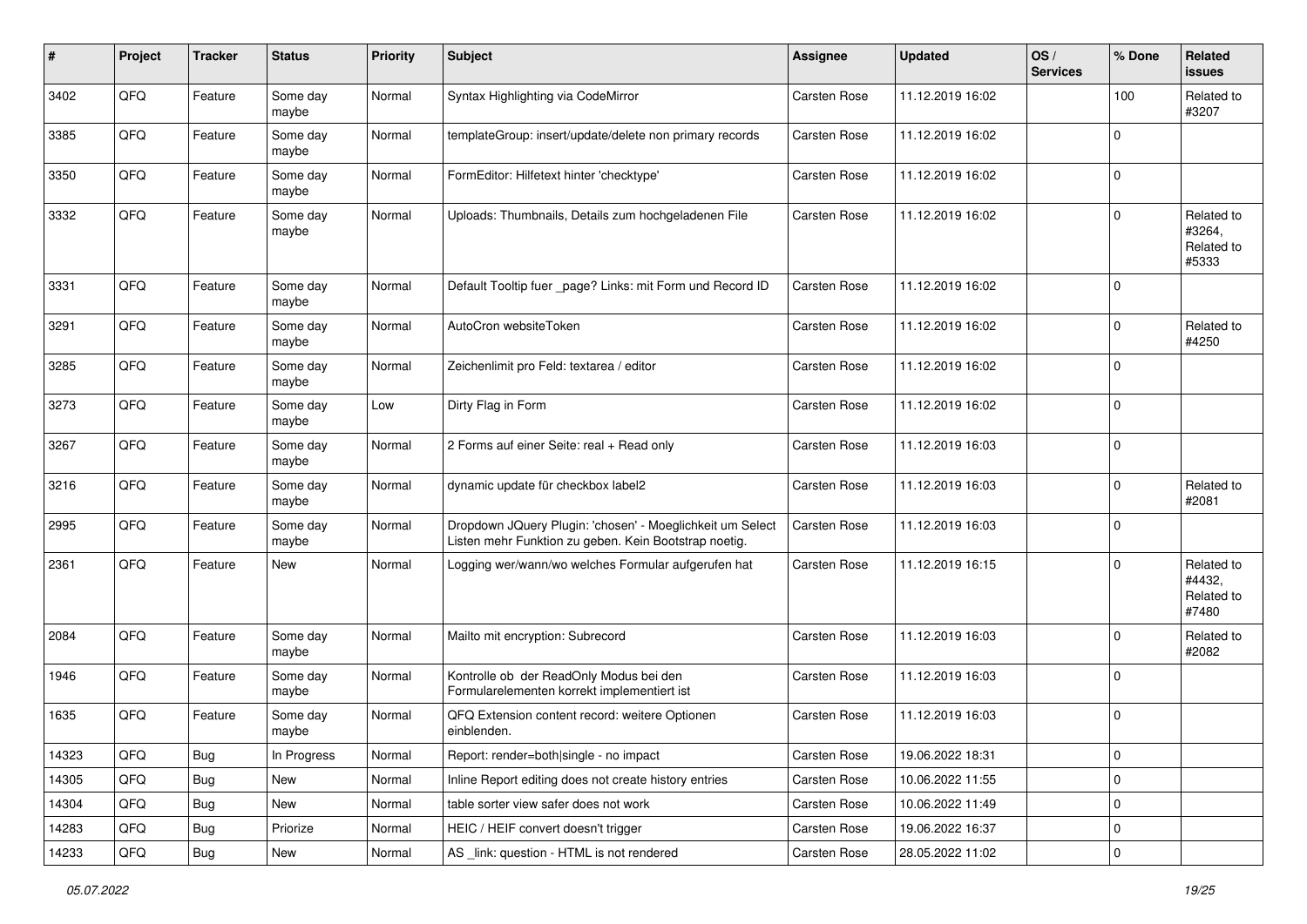| #     | <b>Project</b> | <b>Tracker</b> | <b>Status</b> | <b>Priority</b> | <b>Subject</b>                                                                                                                                      | Assignee            | <b>Updated</b>   | OS/<br><b>Services</b> | % Done   | Related<br><b>issues</b>                    |
|-------|----------------|----------------|---------------|-----------------|-----------------------------------------------------------------------------------------------------------------------------------------------------|---------------------|------------------|------------------------|----------|---------------------------------------------|
| 14175 | QFQ            | Bug            | In Progress   | Normal          | Opening a form with no QFQ Session cookie fails                                                                                                     | <b>Carsten Rose</b> | 03.06.2022 10:40 |                        | $\Omega$ |                                             |
| 14091 | QFQ            | <b>Bug</b>     | New           | Normal          | inconsistent template path for twig                                                                                                                 | Carsten Rose        | 19.04.2022 18:36 |                        | $\Omega$ |                                             |
| 14077 | QFQ            | Bug            | New           | Normal          | As link: Attribute 'class' missing by r:1 and r:3 - but should<br>set                                                                               | <b>Carsten Rose</b> | 28.05.2022 11:02 |                        | $\Omega$ | Related to<br>#5342,<br>Related to<br>#4343 |
| 13706 | QFQ            | <b>Bug</b>     | <b>New</b>    | Normal          | Wrong CheckType in FieldElement LastStatus of Form Cron                                                                                             | <b>Carsten Rose</b> | 21.01.2022 18:20 |                        | $\Omega$ |                                             |
| 13659 | QFQ            | Bug            | <b>New</b>    | Normal          | wrong sanitize class applied to R-store                                                                                                             | <b>Carsten Rose</b> | 15.01.2022 14:23 |                        | $\Omega$ |                                             |
| 13592 | QFQ            | Bug            | <b>New</b>    | Normal          | QFQ Build Queue: das vergeben von Tags klappt nicht. Es<br>werden keine Releases gebaut.                                                            | <b>Carsten Rose</b> | 19.03.2022 17:45 |                        | $\Omega$ |                                             |
| 13460 | QFQ            | <b>Bug</b>     | <b>New</b>    | Normal          | Doc: Password set/reset  password should not processed<br>with 'html encode'                                                                        | <b>Carsten Rose</b> | 19.03.2022 17:46 |                        | $\Omega$ |                                             |
| 13451 | QFQ            | Bug            | <b>New</b>    | Normal          | Character Counter / Max Character: Problem in Safari                                                                                                | Carsten Rose        | 15.04.2022 17:18 |                        | $\Omega$ |                                             |
| 13332 | QFQ            | Bug            | <b>New</b>    | Normal          | Multi Form: Required Felder werden visuell nicht markiert.                                                                                          | <b>Carsten Rose</b> | 19.03.2022 17:47 |                        | $\Omega$ |                                             |
| 13331 | QFQ            | Bug            | <b>New</b>    | Normal          | Multi Form: Clear Icon misplaced                                                                                                                    | <b>Carsten Rose</b> | 19.03.2022 17:47 |                        | 0        |                                             |
| 12974 | QFQ            | <b>Bug</b>     | <b>New</b>    | High            | Sanitize Queries in Action-Elements                                                                                                                 | <b>Carsten Rose</b> | 07.12.2021 17:19 |                        | $\Omega$ |                                             |
| 12716 | QFQ            | Bug            | New           | Normal          | template group: Pattern only applied to first instance                                                                                              | <b>Carsten Rose</b> | 19.03.2022 17:47 |                        | $\Omega$ |                                             |
| 12714 | QFQ            | <b>Bug</b>     | <b>New</b>    | Normal          | Conversion of GIF to PDF broken when GIF contains Alpha.                                                                                            | <b>Carsten Rose</b> | 19.03.2022 17:49 |                        | $\Omega$ |                                             |
| 12702 | QFQ            | Bug            | <b>New</b>    | High            | templateGroup: broken in multiDb Setup                                                                                                              | <b>Carsten Rose</b> | 14.12.2021 16:02 |                        | $\Omega$ |                                             |
| 12670 | QFQ            | <b>Bug</b>     | <b>New</b>    | High            | Dropdown-Menu classes können nicht mehr angegeben<br>werden                                                                                         | <b>Carsten Rose</b> | 07.12.2021 17:19 |                        | $\Omega$ |                                             |
| 12581 | QFQ            | <b>Bug</b>     | <b>New</b>    | Normal          | Form.forward=close: Record 'new' in new browser tab > save<br>(& close) >> Form is not reloaded with new created record id<br>and stays in mode=new | <b>Carsten Rose</b> | 19.03.2022 17:48 |                        | $\Omega$ |                                             |
| 12546 | QFQ            | <b>Bug</b>     | Feedback      | Normal          | Branch 'Development' - Unit Tests mit dirty workaround<br>angepasst                                                                                 | <b>Carsten Rose</b> | 19.03.2022 17:48 |                        | $\Omega$ |                                             |
| 12545 | QFQ            | Bug            | <b>New</b>    | Urgent          | sql.log not created / updated                                                                                                                       | <b>Carsten Rose</b> | 14.12.2021 16:02 |                        | $\Omega$ |                                             |
| 12520 | QFQ            | Bug            | New           | Normal          | Switch FE User: still active even FE User session expired                                                                                           | <b>Carsten Rose</b> | 19.03.2022 17:48 |                        | $\Omega$ |                                             |
| 12513 | QFQ            | Bug            | <b>New</b>    | High            | Implement server side check of maxlength                                                                                                            | Carsten Rose        | 07.12.2021 17:19 |                        | $\Omega$ |                                             |
| 12512 | QFQ            | Bug            | <b>New</b>    | Normal          | Some MySQL Installation can't use 'stored procedures'                                                                                               | <b>Carsten Rose</b> | 19.03.2022 17:48 |                        | $\Omega$ |                                             |
| 12468 | QFQ            | <b>Bug</b>     | New           | Urgent          | Form: update Form.title after save                                                                                                                  | Carsten Rose        | 03.05.2021 21:12 |                        | $\Omega$ |                                             |
| 12463 | QFQ            | Bug            | ToDo          | High            | QFQ Function: 'function' and 'sql' on same level - output of<br>sql is shown two times.                                                             | <b>Carsten Rose</b> | 15.12.2021 16:31 |                        | $\Omega$ |                                             |
| 12395 | QFQ            | <b>Bug</b>     | ToDo          | High            | QFQ Function: Result two times shown                                                                                                                | <b>Carsten Rose</b> | 18.02.2022 08:59 |                        | $\Omega$ |                                             |
| 12327 | QFQ            | Bug            | New           | Normal          | Copy to clipboard: Glyphicon can not be changed                                                                                                     | <b>Carsten Rose</b> | 27.12.2021 17:59 |                        | $\Omega$ |                                             |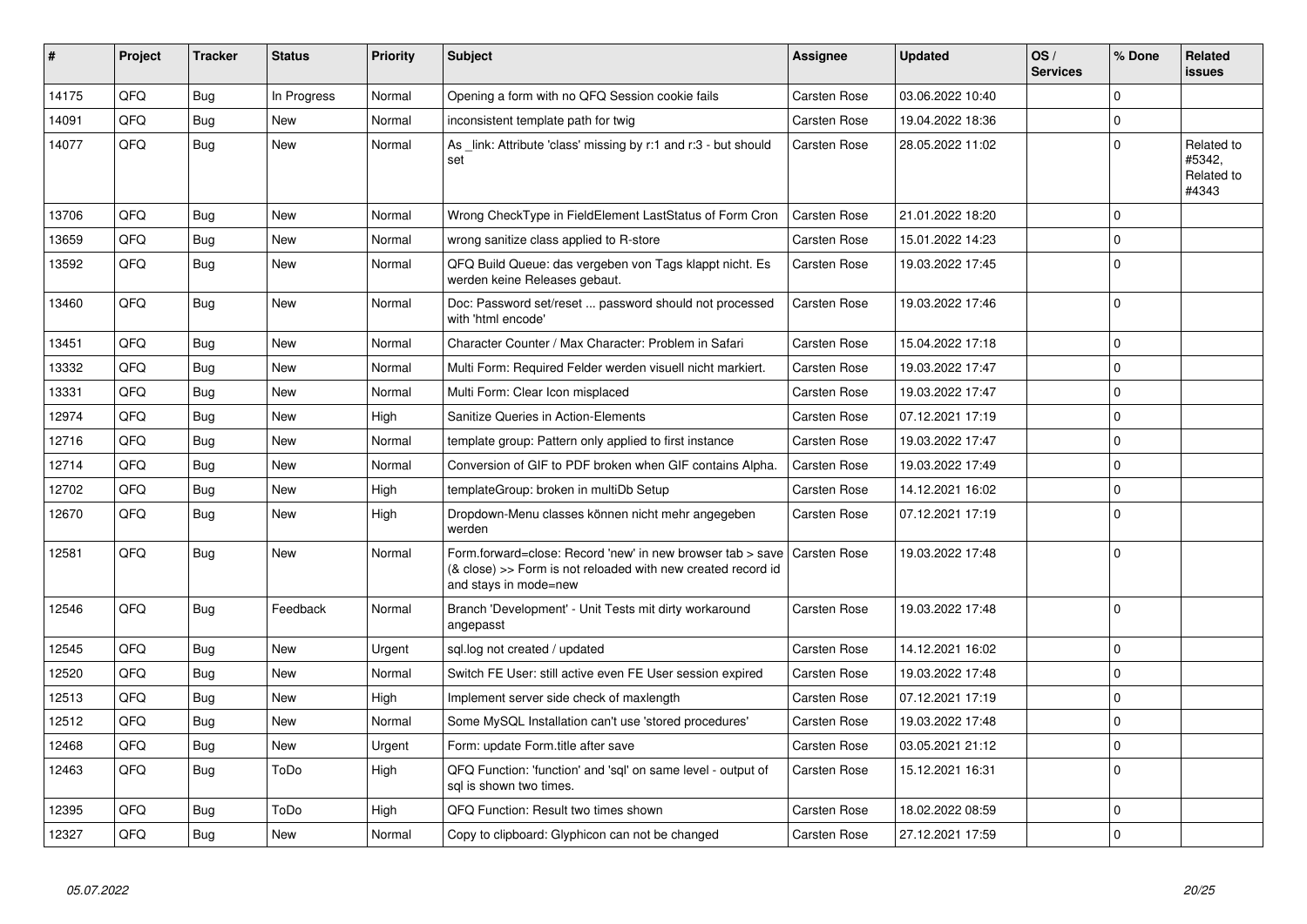| #     | Project | <b>Tracker</b> | <b>Status</b> | <b>Priority</b> | <b>Subject</b>                                                                      | <b>Assignee</b>     | <b>Updated</b>   | OS/<br><b>Services</b> | % Done      | Related<br><b>issues</b>                                                                                                       |
|-------|---------|----------------|---------------|-----------------|-------------------------------------------------------------------------------------|---------------------|------------------|------------------------|-------------|--------------------------------------------------------------------------------------------------------------------------------|
| 12325 | QFQ     | <b>Bug</b>     | Priorize      | Normal          | MultiDB form.dblndex not working for report syntax                                  | <b>Carsten Rose</b> | 07.09.2021 13:37 |                        | $\Omega$    | Related to<br>#12145,<br>Related to<br>#12314                                                                                  |
| 12187 | QFQ     | <b>Bug</b>     | New           | Normal          | Trigger FormAsFile() via Report: probably problem with multi<br>DB setup            | <b>Carsten Rose</b> | 20.03.2021 21:20 |                        | $\Omega$    |                                                                                                                                |
| 12133 | QFQ     | <b>Bug</b>     | New           | Normal          | NPM, phpSpreadSheet aktualisieren                                                   | <b>Carsten Rose</b> | 15.03.2021 09:04 |                        | $\mathbf 0$ |                                                                                                                                |
| 12045 | QFQ     | <b>Bug</b>     | New           | Normal          | templateGroup afterSave FE: Aufruf ohne<br>sqlHonorFormElements funktioniert nicht  | <b>Carsten Rose</b> | 18.02.2021 16:33 |                        | $\mathbf 0$ |                                                                                                                                |
| 12040 | QFQ     | <b>Bug</b>     | New           | Normal          | FE Mode 'hidden' für zwei FEs auf einer Zeile                                       | <b>Carsten Rose</b> | 18.02.2021 10:13 |                        | $\mathbf 0$ |                                                                                                                                |
| 11752 | QFQ     | <b>Bug</b>     | New           | Normal          | checkbox renders multiple input elements with same name                             | Carsten Rose        | 17.12.2020 14:58 |                        | $\Omega$    | Related to<br>#11750                                                                                                           |
| 11695 | QFQ     | <b>Bug</b>     | <b>New</b>    | Normal          | MultiForm required FE Error                                                         | <b>Carsten Rose</b> | 04.12.2020 13:34 |                        | $\mathbf 0$ |                                                                                                                                |
| 11668 | QFQ     | <b>Bug</b>     | <b>New</b>    | Normal          | Play function.sql - problem with mysql                                              | <b>Carsten Rose</b> | 03.05.2021 20:48 |                        | $\mathbf 0$ |                                                                                                                                |
| 11667 | QFQ     | <b>Bug</b>     | New           | Normal          | MySQL mariadb-server-10.3: Incorrect datetime value                                 | <b>Carsten Rose</b> | 03.05.2021 20:48 |                        | $\mathbf 0$ |                                                                                                                                |
| 11517 | QFQ     | <b>Bug</b>     | In Progress   | Normal          | extraButtonInfo Broken for multiple FormElements                                    | <b>Carsten Rose</b> | 12.05.2022 13:12 |                        | $\Omega$    | Related to<br>#7890,<br>Related to<br>#3811, Has<br>duplicate<br>#10905, Has<br>duplicate<br>#10553, Has<br>duplicate<br>#6779 |
| 11239 | QFQ     | <b>Bug</b>     | <b>New</b>    | Normal          | Radiobutton (plain): horizontales Rendern abhängig vom<br>Datentyp in der Datenbank | <b>Carsten Rose</b> | 30.09.2020 18:37 |                        | $\Omega$    |                                                                                                                                |
| 10937 | QFQ     | <b>Bug</b>     | New           | Normal          | Fehler mit abhängigen Select- Feldern beim Positionieren                            | Carsten Rose        | 12.11.2020 23:45 |                        | $\Omega$    |                                                                                                                                |
| 10704 | QFQ     | <b>Bug</b>     | New           | Normal          | wkhtml problem rendering fullCalendar.js / fabric.js >><br>successor: puppeteer     | <b>Carsten Rose</b> | 12.11.2020 23:45 |                        | $\mathbf 0$ | Related to<br>#5024,<br>Related to<br>#4650,<br>Related to<br>#10715                                                           |
| 10661 | QFQ     | Bug            | In Progress   | Normal          | Typo3 Warnungen                                                                     | Carsten Rose        | 07.09.2021 13:23 |                        | $\Omega$    | Related to<br>#12440                                                                                                           |
| 10658 | QFQ     | <b>Bug</b>     | New           | Normal          | processReadOnly broken                                                              | Carsten Rose        | 27.05.2020 17:55 |                        | $\mathbf 0$ |                                                                                                                                |
| 10640 | QFQ     | <b>Bug</b>     | New           | High            | TypeAhead Tag: FE editierbar trotz readOnly                                         | Carsten Rose        | 03.05.2021 21:12 |                        | $\mathbf 0$ | Related to<br>#7795                                                                                                            |
| 10588 | QFQ     | <b>Bug</b>     | New           | Normal          | typeahed Tag: Doku anpassen                                                         | Carsten Rose        | 12.11.2020 23:45 |                        | 0           |                                                                                                                                |
| 10508 | QFQ     | <b>Bug</b>     | New           | High            | Multi Form broken on Multi DB Instance                                              | Carsten Rose        | 03.05.2021 21:12 |                        | $\mathbf 0$ |                                                                                                                                |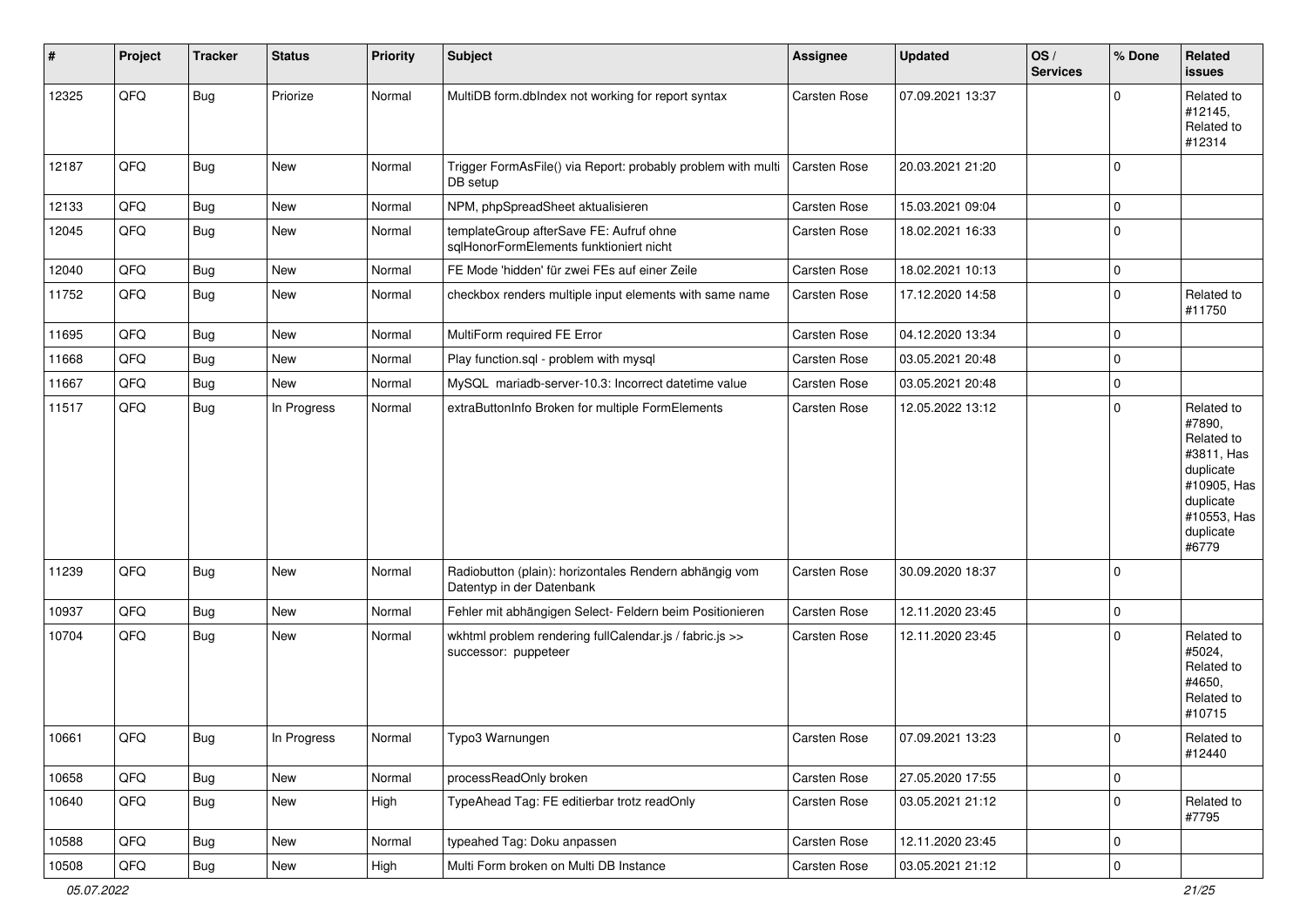| #     | Project | <b>Tracker</b> | <b>Status</b>     | <b>Priority</b> | <b>Subject</b>                                                                                           | Assignee            | <b>Updated</b>   | OS/<br><b>Services</b> | % Done      | Related<br><b>issues</b>                                                |
|-------|---------|----------------|-------------------|-----------------|----------------------------------------------------------------------------------------------------------|---------------------|------------------|------------------------|-------------|-------------------------------------------------------------------------|
| 10506 | QFQ     | <b>Bug</b>     | New               | High            | Template Group broken on MultiDB instance                                                                | Carsten Rose        | 03.05.2021 21:12 |                        | $\Omega$    | Related to<br>#10505                                                    |
| 10322 | QFQ     | <b>Bug</b>     | <b>New</b>        | Normal          | FormElement / Radio: missing column 'enum' >> FE not<br>reported                                         | <b>Carsten Rose</b> | 07.05.2020 09:37 |                        | $\mathbf 0$ |                                                                         |
| 10082 | QFQ     | Bug            | <b>New</b>        | Normal          | FE.type=SELECT - 'sanatize' Class                                                                        | <b>Carsten Rose</b> | 07.05.2020 09:36 |                        | $\Omega$    | Related to<br>#10081                                                    |
| 10081 | QFQ     | <b>Bug</b>     | New               | High            | Stale record lock after 'forbidden' character                                                            | <b>Carsten Rose</b> | 03.05.2021 21:12 |                        | $\Omega$    | Related to<br>#10082,<br>Related to<br>#9789                            |
| 9975  | QFQ     | Bug            | Priorize          | Normal          | Dropdown Menu: 'r:3' broken                                                                              | Carsten Rose        | 01.02.2020 10:13 |                        | $\Omega$    |                                                                         |
| 9958  | QFQ     | <b>Bug</b>     | Priorize          | Normal          | Broken subrecord query: no error message                                                                 | Carsten Rose        | 05.02.2021 15:15 |                        | $\mathbf 0$ |                                                                         |
| 9947  | QFQ     | <b>Bug</b>     | Priorize          | Normal          | Unwanted error message if missing 'typeAheadSqlPrefetch'                                                 | Carsten Rose        | 01.02.2020 10:13 |                        | $\mathbf 0$ |                                                                         |
| 9862  | QFQ     | <b>Bug</b>     | Priorize          | Normal          | Failed writing to sql mail qfq.log should throw an exception                                             | Carsten Rose        | 01.02.2020 10:13 |                        | $\Omega$    |                                                                         |
| 9834  | QFQ     | <b>Bug</b>     | Priorize          | Normal          | Input elements with tag 'disabled' are missing on<br>form-submit: server option 'processReadOnly' broken | <b>Carsten Rose</b> | 07.12.2021 16:43 |                        | $\Omega$    | Related to<br>#9691,<br>Related to<br>#5305, Has<br>duplicate<br>#12331 |
| 9789  | QFQ     | <b>Bug</b>     | In Progress       | High            | Record Lock: release to early on 'leave page'                                                            | <b>Carsten Rose</b> | 10.01.2022 09:25 |                        | 100         | Related to<br>#10081,<br>Related to<br>#9173.<br>Related to<br>#8702    |
| 9783  | QFQ     | <b>Bug</b>     | New               | Normal          | Email with special characters                                                                            | <b>Carsten Rose</b> | 01.02.2020 23:22 |                        | $\mathbf 0$ |                                                                         |
| 9773  | QFQ     | <b>Bug</b>     | <b>New</b>        | Normal          | form.parameter.formModeGlobal=requiredOff                                                                | Carsten Rose        | 01.02.2020 15:56 |                        | $\mathbf 0$ |                                                                         |
| 9691  | QFQ     | Bug            | In Progress       | Normal          | Checkbox: dynamic update > readonly                                                                      | Carsten Rose        | 01.02.2020 23:22 |                        | 50          | Related to<br>#9834                                                     |
| 9669  | QFQ     | Bug            | Some day<br>maybe | Normal          | Checkbox / Template Group: radio/checkbox visible broken<br>after 'add'                                  | <b>Carsten Rose</b> | 16.06.2021 13:47 |                        | $\Omega$    | Related to<br>#8091                                                     |
| 9534  | QFQ     | <b>Bug</b>     | Priorize          | Urgent          | FE.type=upload: 'Unknown Mode: ID"                                                                       | Carsten Rose        | 03.05.2021 21:14 |                        | $\Omega$    | Related to<br>#9532                                                     |
| 9533  | QFQ     | Bug            | <b>New</b>        | Normal          | FE.type=upload: Check in 'beforeSave' if upload is given                                                 | Carsten Rose        | 01.02.2020 23:22 |                        | $\Omega$    | Related to<br>#11523                                                    |
| 9531  | QFQ     | Bug            | New               | High            | FE File: Dynamic Update / modeSgl / required detected even<br>it not set                                 | Carsten Rose        | 11.06.2021 20:32 |                        | $\mathbf 0$ | Related to<br>#12398                                                    |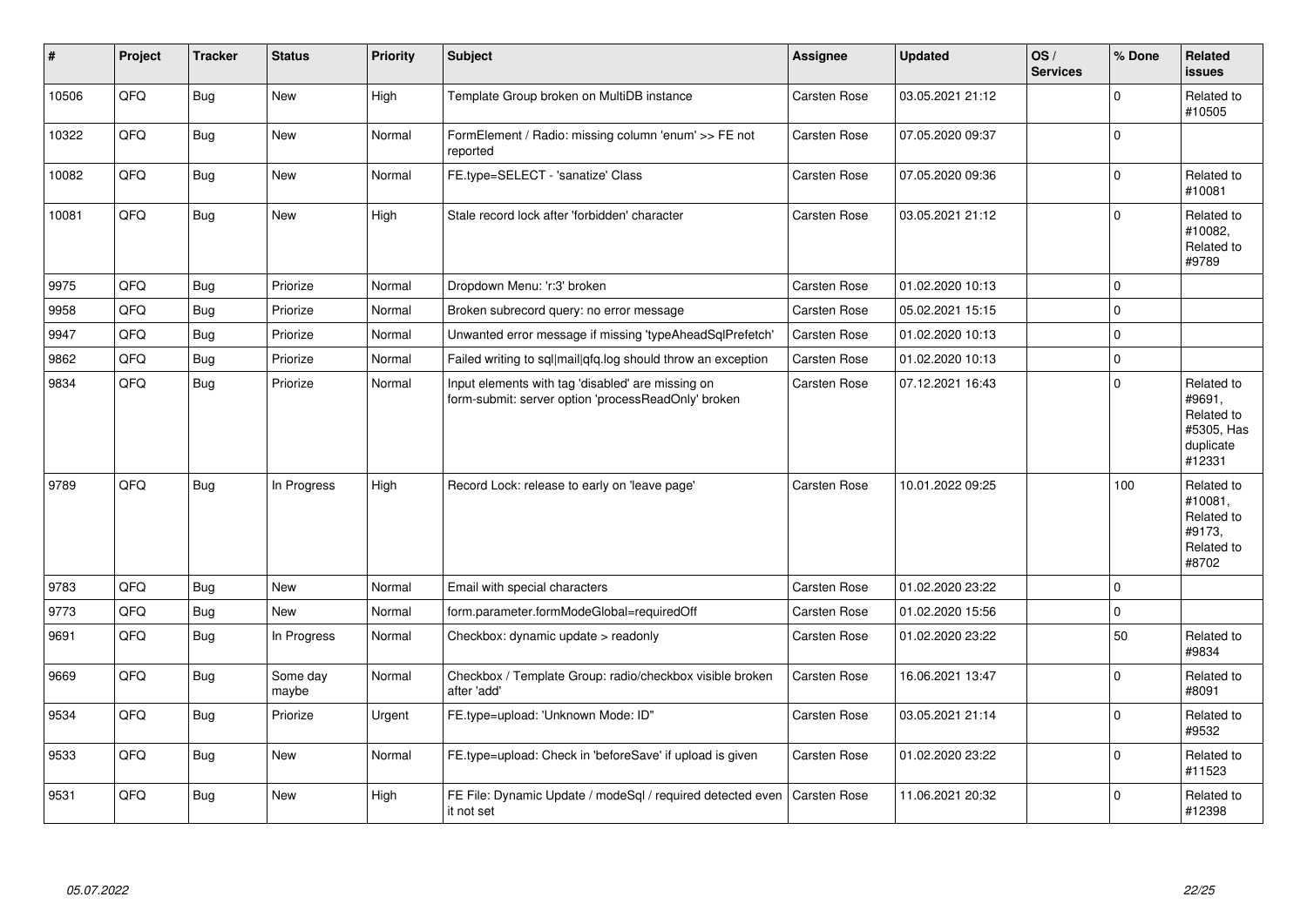| #    | Project | <b>Tracker</b> | <b>Status</b>     | <b>Priority</b> | <b>Subject</b>                                                                                        | <b>Assignee</b>     | <b>Updated</b>   | OS/<br><b>Services</b> | % Done      | Related<br><b>issues</b>                     |
|------|---------|----------------|-------------------|-----------------|-------------------------------------------------------------------------------------------------------|---------------------|------------------|------------------------|-------------|----------------------------------------------|
| 9347 | QFQ     | Bug            | New               | High            | FE.type=upload with dynamic show/hidden: required not<br>detected                                     | <b>Carsten Rose</b> | 12.06.2021 10:40 |                        | $\Omega$    | Related to<br>#5305,<br>Related to<br>#12398 |
| 9317 | QFQ     | <b>Bug</b>     | <b>New</b>        | Normal          | FE.type=note: with dynamic show/hidden an empty label<br>causes trouble                               | <b>Carsten Rose</b> | 01.02.2020 23:22 |                        | $\Omega$    |                                              |
| 9281 | QFQ     | <b>Bug</b>     | Some day<br>maybe | Normal          | Allow STRICT TRANS TABLES                                                                             | <b>Carsten Rose</b> | 02.01.2021 18:43 |                        | $\mathbf 0$ |                                              |
| 9275 | QFQ     | Bug            | New               | Normal          | autcron: t3 page, which takes to long to respond, is not<br>reported properly                         | Carsten Rose        | 01.02.2020 23:22 |                        | 100         |                                              |
| 9177 | QFQ     | Bug            | <b>New</b>        | Normal          | Bug? QFQ tries to save an action FE, which has real<br>existing column name                           | Carsten Rose        | 01.02.2020 23:22 |                        | $\Omega$    |                                              |
| 9173 | QFQ     | Bug            | Priorize          | Urgent          | Stale Record Lock: Firefox                                                                            | Carsten Rose        | 03.05.2021 21:14 |                        | $\Omega$    | Related to<br>#9789                          |
| 9127 | QFQ     | <b>Bug</b>     | New               | Normal          | Error Message: change 'roll over' color - text not readable                                           | <b>Carsten Rose</b> | 01.02.2020 23:22 |                        | $\mathbf 0$ |                                              |
| 9121 | QFQ     | Bug            | Priorize          | High            | sip links have r and dblndexData set                                                                  | Carsten Rose        | 12.06.2021 10:41 |                        | 0           |                                              |
| 9077 | QFQ     | Bug            | New               | Normal          | typeAheadSql: report broken SQL                                                                       | Carsten Rose        | 29.06.2022 22:35 |                        | $\Omega$    | Related to<br>#4018                          |
| 9013 | QFQ     | Bug            | New               | Normal          | Error in Twig template not handled                                                                    | Carsten Rose        | 20.10.2021 13:43 |                        | 0           |                                              |
| 8668 | QFQ     | Bug            | <b>New</b>        | High            | Pill disabled: dyamic mode 'hidden' not respected - FE is still<br>required                           | <b>Carsten Rose</b> | 03.05.2021 21:14 |                        | $\Omega$    |                                              |
| 8431 | QFQ     | Bug            | <b>New</b>        | High            | autocron.php with wrong path                                                                          | <b>Carsten Rose</b> | 03.05.2021 21:14 |                        | $\Omega$    |                                              |
| 8106 | QFQ     | Bug            | Some day<br>maybe | Normal          | Dynamic Update: Feld kann nicht auf empty zurückgesetzt<br>werden                                     | Carsten Rose        | 11.12.2019 16:01 |                        | $\mathbf 0$ |                                              |
| 8083 | QFQ     | Bug            | New               | High            | FormEditor: primary table list does not respect<br>'indexDb={{indexData:Y}}'                          | Carsten Rose        | 03.05.2021 21:14 |                        | $\mathbf 0$ | Has<br>duplicate<br>#6678                    |
| 8049 | QFQ     | <b>Bug</b>     | New               | Normal          | FE.type=note, column 'value': text moves some pixel to top<br>after save                              | Carsten Rose        | 01.02.2020 23:22 |                        | $\mathbf 0$ |                                              |
| 8037 | QFQ     | Bug            | Priorize          | Normal          | FE.type=upload (advanced mode): {{slaveId:V}} missing<br>during dynamic update                        | Carsten Rose        | 01.02.2020 10:13 |                        | $\Omega$    |                                              |
| 7899 | QFQ     | Bug            | New               | High            | Fe.type=password / retype / required: always complain about   Carsten Rose<br>missing value           |                     | 03.05.2021 21:14 |                        | $\Omega$    |                                              |
| 7890 | QFQ     | <b>Bug</b>     | New               | Normal          | FormElement 'required': extraButtonInfo not aligned                                                   | Carsten Rose        | 11.06.2021 21:17 |                        | $\mathbf 0$ | Related to<br>#11517                         |
| 7795 | QFQ     | <b>Bug</b>     | New               | Normal          | Readonly Form: Typeahead-Felder                                                                       | Carsten Rose        | 01.02.2020 23:22 |                        | $\mathbf 0$ | Related to<br>#10640                         |
| 7685 | QFQ     | Bug            | New               | Normal          | Open FormElement from QFQ error message and save<br>modified record: error about missing {{formId:F}} | Carsten Rose        | 01.02.2020 23:22 |                        | $\mathbf 0$ |                                              |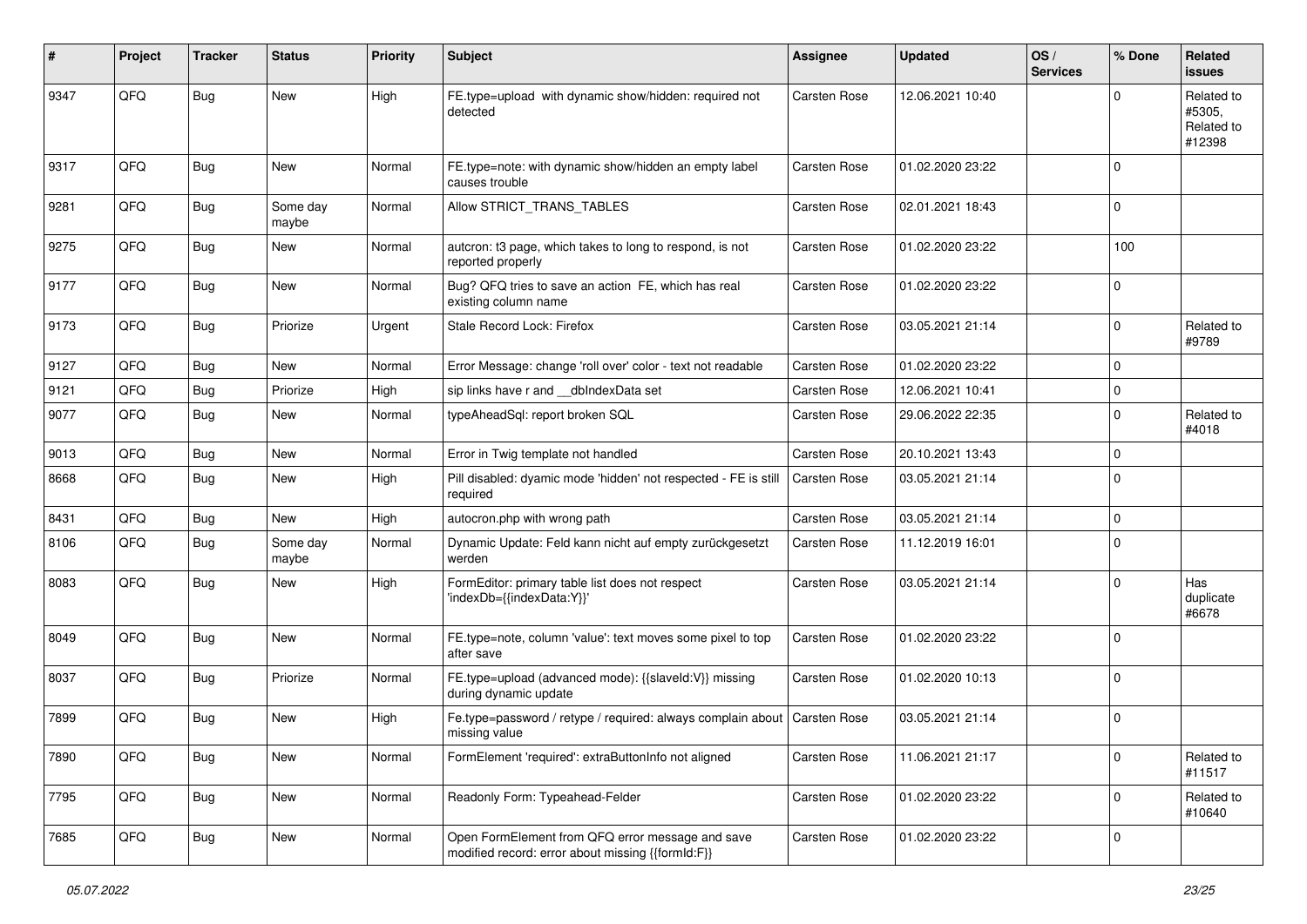| #    | Project | <b>Tracker</b> | <b>Status</b>     | <b>Priority</b> | Subject                                                                                                          | <b>Assignee</b>     | <b>Updated</b>   | OS/<br><b>Services</b> | % Done      | Related<br>issues   |
|------|---------|----------------|-------------------|-----------------|------------------------------------------------------------------------------------------------------------------|---------------------|------------------|------------------------|-------------|---------------------|
| 7656 | QFQ     | Bug            | Priorize          | Normal          | FE with required, 'pattern' and 'extraButtonLock': always<br>complain about missing value                        | <b>Carsten Rose</b> | 01.02.2020 10:13 |                        | 0           |                     |
| 7650 | QFQ     | <b>Bug</b>     | New               | High            | Optional do not show 'required' sign on FormElement                                                              | <b>Carsten Rose</b> | 03.05.2021 21:14 |                        | $\mathbf 0$ |                     |
| 7616 | QFQ     | Bug            | Priorize          | Normal          | Selectlist with Enum & Dynamic Update                                                                            | <b>Carsten Rose</b> | 01.02.2020 10:13 |                        | 0           |                     |
| 7574 | QFQ     | Bug            | New               | Normal          | Substitute error: form element not reported / dont parse<br>Form.note                                            | <b>Carsten Rose</b> | 01.02.2020 23:21 |                        | $\mathbf 0$ |                     |
| 7547 | QFQ     | Bug            | New               | Normal          | Error Message in afterSave: wrong parameter column<br>reported                                                   | <b>Carsten Rose</b> | 01.02.2020 23:22 |                        | $\mathbf 0$ |                     |
| 7524 | QFQ     | Bug            | <b>New</b>        | Normal          | QFQ throws a 'General Error' if 'fileadmin/protected/log/' is<br>not writeable                                   | <b>Carsten Rose</b> | 01.02.2020 23:22 |                        | $\mathbf 0$ |                     |
| 7513 | QFQ     | <b>Bug</b>     | <b>New</b>        | Normal          | Radios not correct aligned                                                                                       | <b>Carsten Rose</b> | 01.02.2020 23:22 |                        | $\mathbf 0$ |                     |
| 7512 | QFQ     | Bug            | <b>New</b>        | Normal          | FE: inputType=number >> 'pattern' is not respected                                                               | <b>Carsten Rose</b> | 01.02.2020 23:22 |                        | $\mathbf 0$ |                     |
| 7456 | QFQ     | Bug            | Some day<br>maybe | Low             | Todos in Code: solve or make ticket                                                                              | <b>Carsten Rose</b> | 16.09.2021 15:10 |                        | $\Omega$    |                     |
| 7261 | QFQ     | <b>Bug</b>     | <b>New</b>        | Normal          | Report pathFilename for user without path, only the filename                                                     | <b>Carsten Rose</b> | 01.02.2020 23:21 |                        | $\mathbf 0$ |                     |
| 7219 | QFQ     | Bug            | <b>New</b>        | Normal          | typeSheadSql / typeAheadSqlPrefetch: change to curly<br>braces                                                   | <b>Carsten Rose</b> | 01.02.2020 23:21 |                        | $\Omega$    |                     |
| 7014 | QFQ     | Bug            | <b>New</b>        | Normal          | Sending invalid emails succeeds when<br>debug.redirectAllMailTo is set                                           | <b>Carsten Rose</b> | 01.02.2020 23:21 |                        | $\Omega$    |                     |
| 7002 | QFQ     | <b>Bug</b>     | New               | Normal          | Dynamic Update: row does not disappear / appear                                                                  | <b>Carsten Rose</b> | 01.02.2020 23:22 |                        | $\mathbf 0$ |                     |
| 6912 | QFQ     | Bug            | New               | Normal          | error Message Var 'deadline' already set in SIP - in Form<br>with FE.value={{deadline:R:::{{deadlinePeriod:Y}}}} | <b>Carsten Rose</b> | 01.02.2020 23:21 |                        | $\Omega$    |                     |
| 6677 | QFQ     | Bug            | New               | Normal          | Error message FE Action Element: no/wrong FE reference<br>who cause the problem.                                 | Carsten Rose        | 01.02.2020 23:21 |                        | $\mathbf 0$ |                     |
| 6574 | QFQ     | Bug            | Priorize          | Normal          | qfq.log: Fehlermeldung wurde angezeigt, aber nicht geloggt                                                       | <b>Carsten Rose</b> | 01.02.2020 10:13 |                        | $\mathbf 0$ |                     |
| 6483 | QFQ     | Bug            | New               | Normal          | R Store funktioniert nicht bei 'Report Notation' im FE                                                           | <b>Carsten Rose</b> | 01.02.2020 23:21 |                        | $\mathbf 0$ |                     |
| 6462 | QFQ     | <b>Bug</b>     | <b>New</b>        | Normal          | File Upload: Nutzlose Fehlermeldung wenn Datei zu gross                                                          | <b>Carsten Rose</b> | 01.02.2020 23:21 |                        | $\Omega$    | Related to<br>#6139 |
| 6116 | QFQ     | <b>Bug</b>     | Priorize          | High            | value of checkbox not saved                                                                                      | <b>Carsten Rose</b> | 07.12.2021 17:19 |                        | $\mathbf 0$ |                     |
| 5991 | QFQ     | <b>Bug</b>     | Some day<br>maybe | Normal          | URLs with ' ' or long parameter are problematic                                                                  | <b>Carsten Rose</b> | 01.02.2020 23:19 |                        | l 0         |                     |
| 5768 | QFQ     | <b>Bug</b>     | Some day<br>maybe | Normal          | '{{pageLanguage:T}}' missing if QFQ is called via api                                                            | Carsten Rose        | 01.02.2020 23:19 |                        | $\mathbf 0$ |                     |
| 5706 | QFQ     | Bug            | Some day<br>maybe | Normal          | upload: fileDestination needs to be sanatized                                                                    | Carsten Rose        | 01.02.2020 23:19 |                        | $\mathbf 0$ |                     |
| 5576 | QFQ     | Bug            | New               | Normal          | Using MySQL 'DROP' requires privilege - wich is not really<br>necessary.                                         | Carsten Rose        | 01.02.2020 23:21 |                        | $\mathbf 0$ |                     |